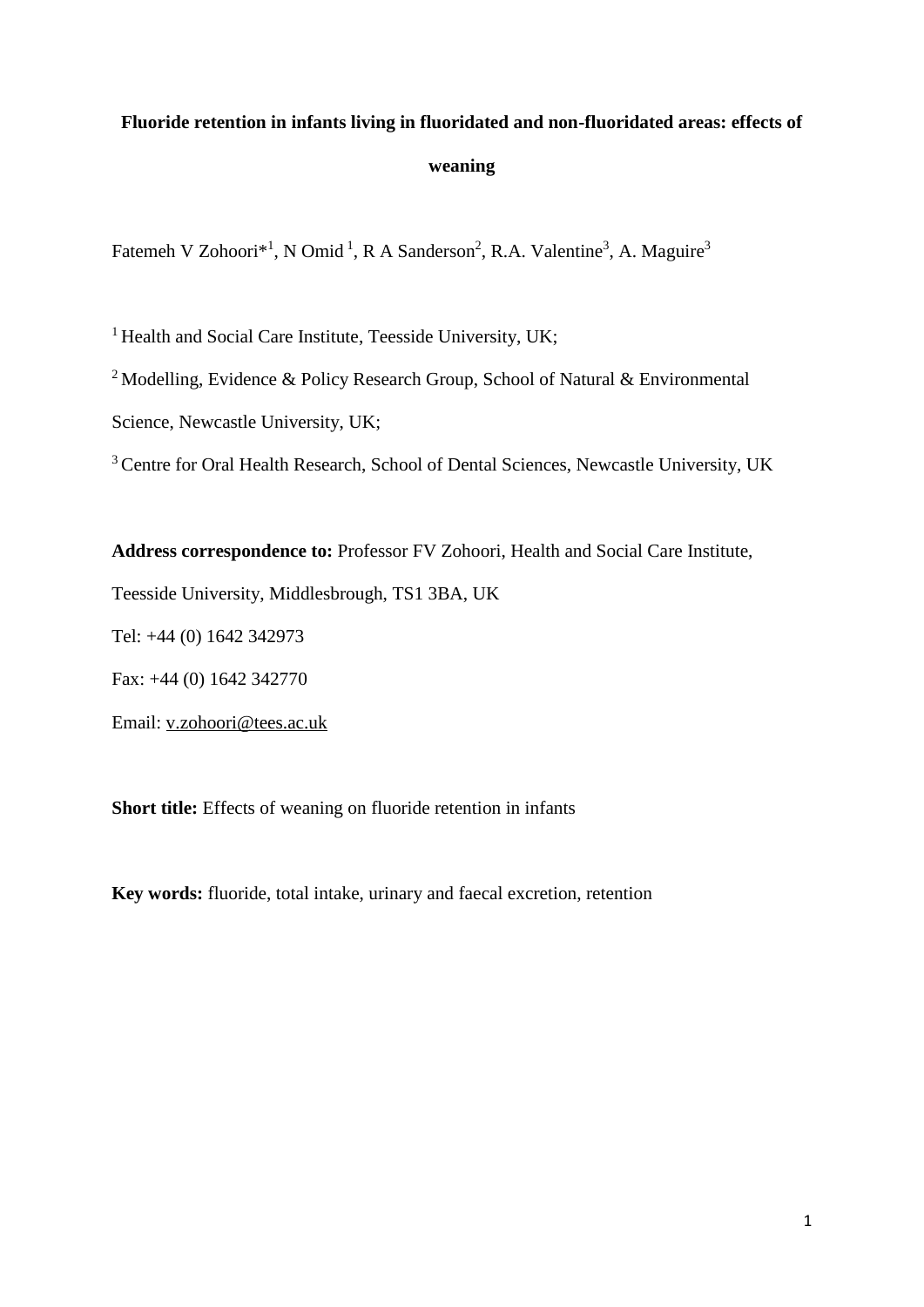### **Abstract:**

Limited knowledge is available on total fluoride exposure, excretion and retention in infants, despite the first year of human life being the critical period for dental development and the risk of dental fluorosis. This study aimed to investigate total daily fluoride intake (TDFI), excretion (TDFE) and retention (TDFR) in infants living in fluoridated and non-fluoridated water areas at pre- (<6 months-old) and post-weaning (6-12 months-old) stages of development. Healthy infants, aged 0-12 months, were recruited and their TDFI (mg/kgbw/day), from diet and toothpaste ingestion, was assessed over a 3-day period using a dietary-diary and toothbrushing-questionnaire. TDFE (mg/kgbw/day) was estimated by collecting 48h urine and faeces. TDFR (mg/kgbw/day) was estimated by subtracting TDFE from TDFI. Forty-seven infants completed the study; 16 at pre-weaning and 31 at postweaning stages, with a mean age of 3.4 and 10.0 months, respectively. TDFI was lower in the non-fluoridated area (mean difference:-0.027; p<0.001) and at pre-weaning stage (mean difference:-0.027; p=0.002) but higher in formula-fed infants (mean difference:+0.037; p<0.001). TDFE was mainly affected by type of feeding with higher excretion in formula-fed infants (mean difference: $+0.017$ ; p $< 0.001$ ). TDFR was lower in the non-fluoridated area (mean difference:-0.024; p<0.001) and at the pre-weaning stage (mean difference:-0.033; p<0.001) but higher in formula-fed infants (mean difference:+0.020; p=0.001). In conclusion, a relatively large proportion (65%) of fluoride intake is retained in the body (i.e. deposited in calcifying tissues) in weaned infants. This is an important consideration in fluoride-based prevention programmes with goals to maximise caries prevention while minimising dental fluorosis risk.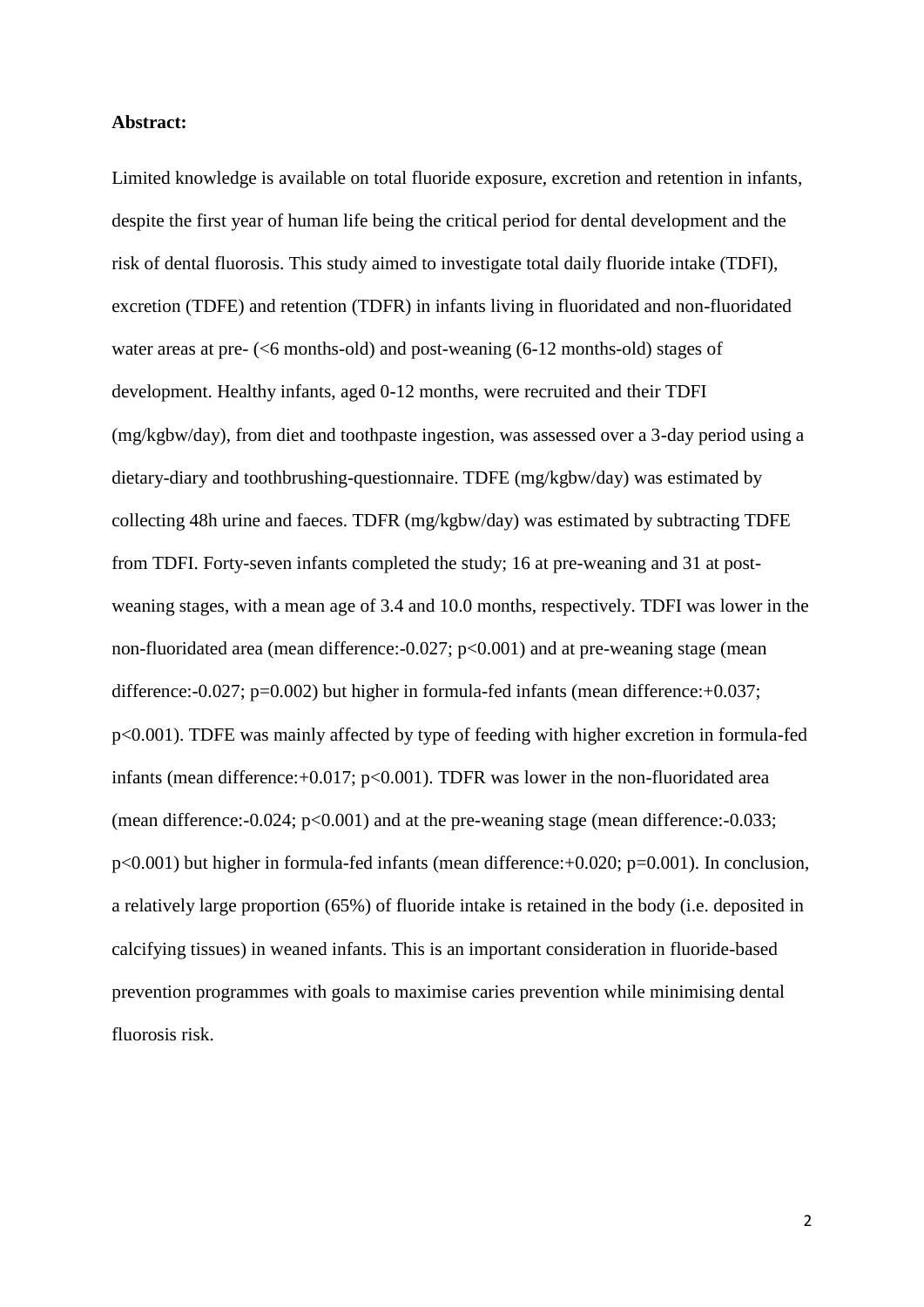### **Introduction:**

Fluoride  $(F)$  is mainly associated with calcified tissues in the body  $<sup>(1)</sup>$ . It stimulates bone cell</sup> proliferation and increases new mineral deposition in cancellous bone  $(2)$ . Topical F when applied to erupted teeth, for example through water fluoridation and toothbrushing with a fluoridated dentifrice can help reduce dental caries by almost 50% and is therefore a valuable public health measure to improve oral health  $(2)$ . Dental decay in children's primary and permanent teeth continues to be a major public health problem, with untreated decay being the most common disease affecting humans worldwide  $(3)$ . Decay experience is higher in lower socioeconomic groups: 83.4% of 5-year-olds in lower-middle income countries have tooth decay compared with 49% of 5-year-olds in higher income countries  $(3)$ . This high decay prevalence highlights the importance of primary F-based prevention programmes including fluoridated water, salt and milk. However, several studies $(4, 5)$  have shown increased dental fluorosis (mainly mild) prevalence in both fluoridated and non-fluoridated communities, as a result of excessive systemic exposure to F from multiple sources. Dental fluorosis is visible clinically as a white or brown "mottling" of the tooth surface. The critical period for development of fluorosis in developing primary teeth is from 4 months *in utero* until 11 months of age. <sup>(6)</sup> Nonetheless, dental fluorosis in permanent maxillary central incisors is most likely to result from excessive F exposure during the first 4 years of life, with the first 12 months being most vulnerable period.  $(7)$ 

In children, the tolerable upper intake level (UL) of 0.1 mg/kgbw/day has been suggested to minimise the risk of dental fluorosis.<sup> $(8,9)$ </sup> Therefore, total daily F intake (TDFI) at both an individual and community level should be considered when setting guidelines for F use to maximise decay prevention and minimise dental fluorosis. Milk (breast- or formula-) is the main source of F intake in <6-month-olds. However, introducing complementary feeding (i.e.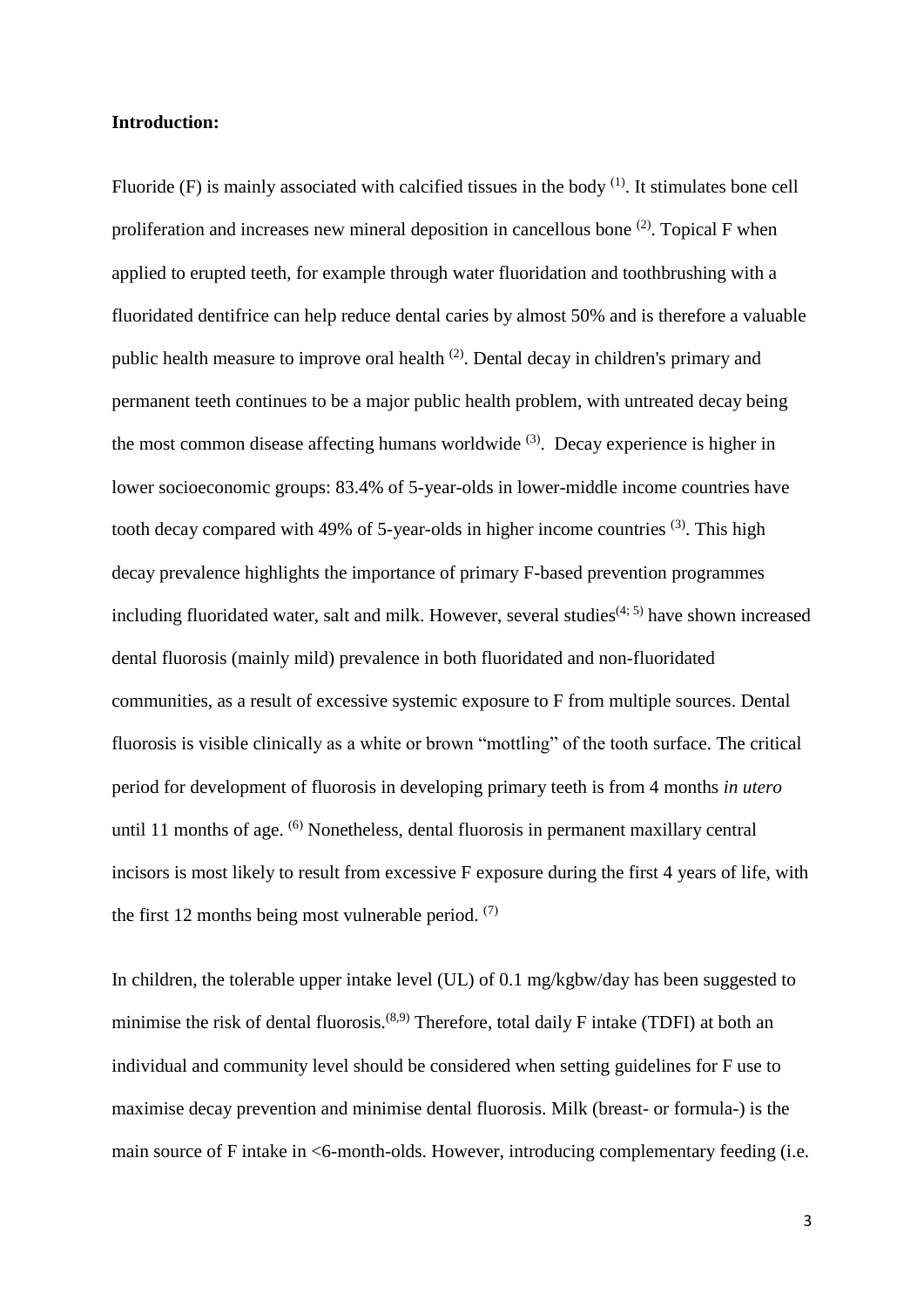weaning) and tooth-brushing, which usually starts at about 6 months of age, could have a marked impact on TDFI.<sup>(10)</sup>

Several factors such as diet composition, age and body size could alter the rate of F ingestion, absorption and retention  $(1, 11)$ . Therefore, it is important to quantify the body-retained F rather than only the absolute TDFI.

Knowledge about body F retention originates from studies of healthy adults or laboratory animals, despite the first year of human life being the critical period for dental development and the risk of dental fluorosis. This is mainly because of the practical difficulties of recording dietary F intake and collecting 24-hour urine and faeces samples from infants and young children to estimate TDFI, total daily F excretion (TDFE) and consequently body F retention. Therefore, the study aimed to measure TDFI, TDFE and total daily F retention (TDFR) in infants up to 12 months of age living in fluoridated and non-fluoridated water areas, at pre- (<6 months-old) and post-weaning (6-12 months-old) stages of development.

# **Methods:**

This study was conducted according to the guidelines laid down in the Declaration of Helsinki and all procedures involving human subjects/patients were approved by the School of Health and Social Care, Teesside University (#079/13), and the Faculty of Medical Sciences, Newcastle University (#00673/2013). Written informed consent was obtained from parental participants.

This observational study focused on parents of infants, aged 1-12 months, living in fluoridated and non-fluoridated water areas of north-east England. The parents were recruited between January 2014 and February 2016 through major universities, nurseries and 'babygroup-centres' in the selected areas. The participants were visited at their homes when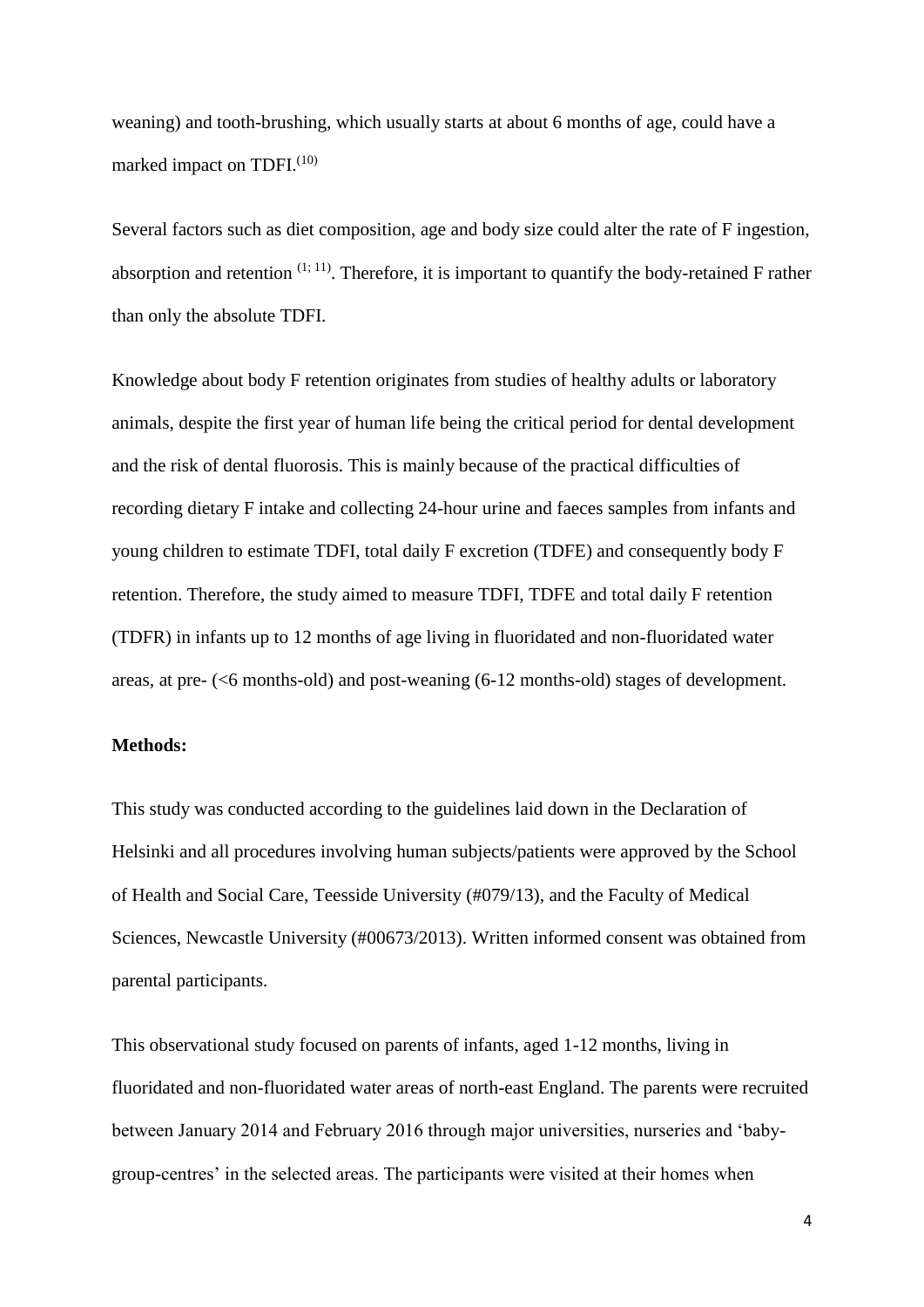weights of infants were measured, using a calibrated digital baby scale (Learning Curve Brands Inc., UK), and samples/data were collected. The infants were included if they were healthy, had lived continuously in the selected areas, and were fed exclusively either breastmilk or formula-milk.

Estimation of TDFI: A food-diary was given to each parent with instructions on how to complete it on three consecutive days for their infant. Each parent was interviewed on the fourth day to ensure that all food/drink items consumed by their infant had been recorded. Samples of breast- and/or formula-milk, consumed by all infants, as well as samples of all home-made food and drink consumed by weaned infants during the three-day dietary assessment were collected for F analysis. Information on F concentration of commercially available baby food/drinks was taken from an existing  $F$  database.<sup>(12)</sup> Dietary  $F$  intake  $(\mu g/day)$  for each infant was estimated by multiplying the average intake of each item  $(g/day)$ by its F concentration  $(\mu g/g)$ . In breast-fed infants, consumption of breast-milk was quantified from reported energy requirements, by age and gender,  $(13)$  and the average caloric density of human milk of 651 kcal/l. $(14)$ 

A parental oral hygiene questionnaire with interview was used to obtain information on the infant's toothbrushing habits and the frequency of cleaning/brushing, type and amount of any dentifrice used was recorded. The amount of F ingested through brushing was estimated from the weight and frequency of dentifrice use, assuming almost all dentifrice used in brushing is swallowed by an infant at this age.

No infant used F supplements, therefore the TDFI for each infant was calculated by combining F intake from diet and dentifrice use.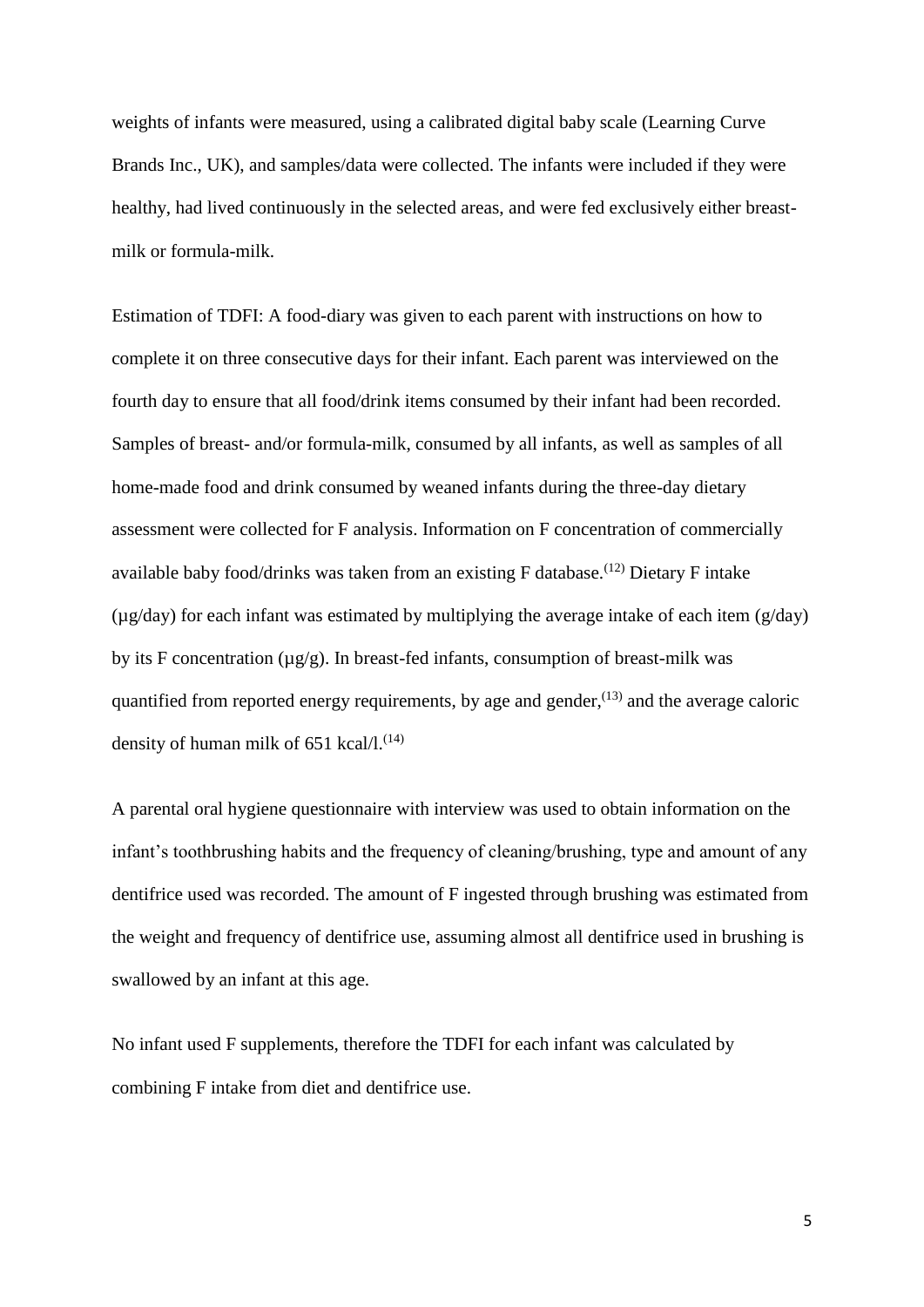Estimation of TDFE: Parents were supplied with specially designed pads (Uricol, Sterisets, Newcastle-upon-Tyne, UK) for use inside the child's diaper (nappy)  $(15)$  and instructed on how to collect and store wet (urine) and/or soiled/wet (urine and faeces) pads/diapers over 48 hours. For wet pads/diapers, parents were asked to withdraw a 5-ml urine sample from the pad, using the plastic syringe provided, and transfer the sample to a labelled container. The collected samples were weighed to measure the weight of urine and/or faeces excreted. The faeces were removed from the pads using a disposable wooden spatula, transferred into a labelled bag and stored at -20˚C prior to F analysis.

To quantify the F content of each individual excrement (mg/sample), its measured F concentration  $(\mu g/g)$  was multiplied by the corresponding weight of excreta (i.e. either urine or combined urine and faeces; g). The TDFE for each infant was then computed by summing the calculated F content of individual excreta.

F analysis: Sample analysis were conducted from February 2016 to December 2017. F concentrations of home-prepared food and milk samples consumed by infants and excreted faeces were measured by the acid-diffusion method, with F assay of urine, non-milk based drink and water samples undertaken using a direct method with F-ion-selective electrode (Model 9409, Orion) and meter (Model 900A; Orion) after addition of TISAB-III, with the sample-TISAB ratio of 10:1  $(v/v)$ .<sup>(16)</sup>

Analytical quality control (AQC) was undertaken by i) conducting incurred sample reanalysis (ISR) and ii) using a certified reference material (CRM).  $ISR^{(17)}$  was performed by re-analysing 5% of samples in separate runs on different days from when the analysis was performed. The percentage difference between the results was determined using the following formula: [(Repeat – Original)  $\div$  Mean] x 100<sup>(17)</sup>. In addition, a paired t-test was used to test for the difference between the original and re-analysed (repeat) data. A certified reference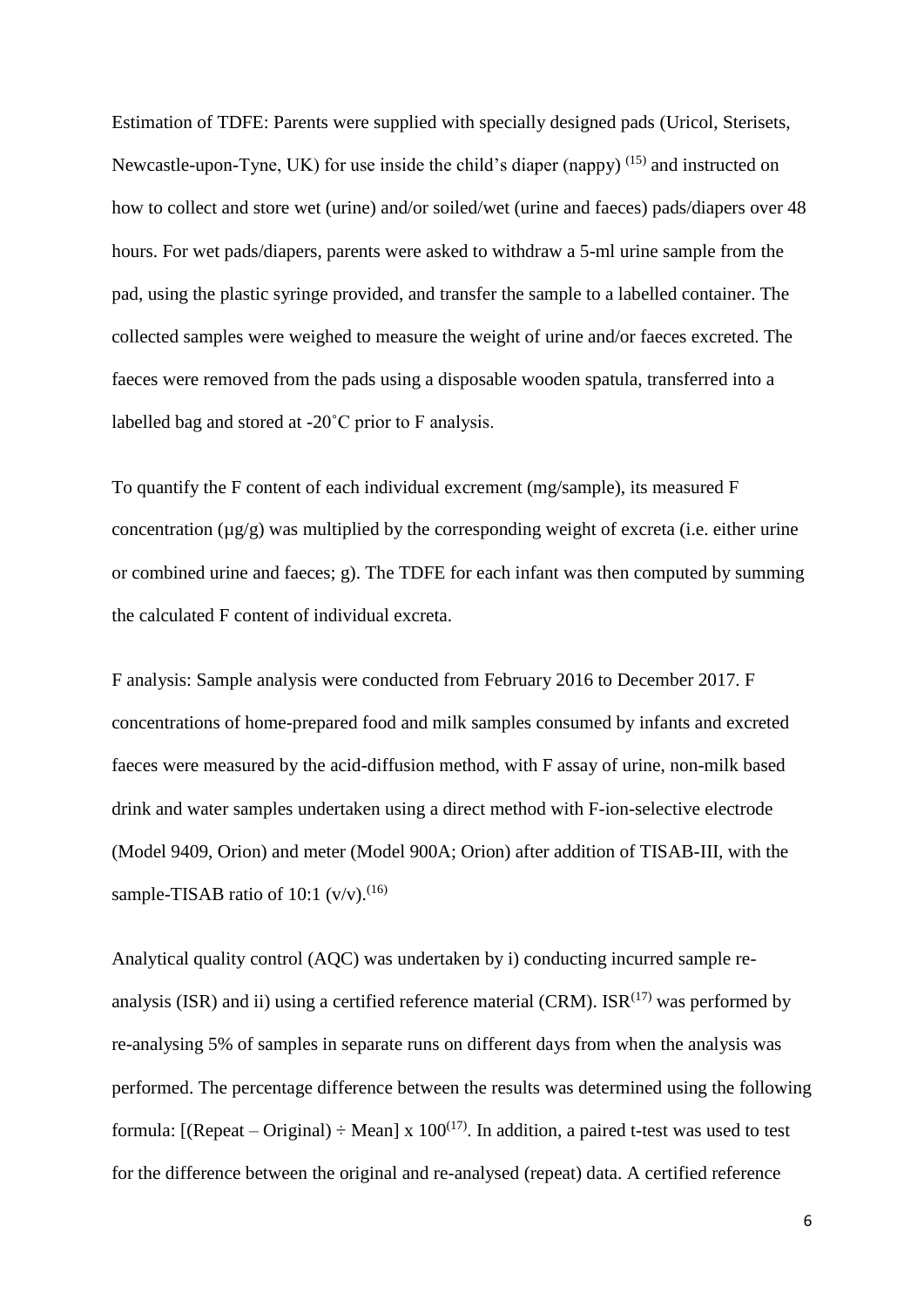'urine fluoride' sample (#PC-U-F1703, Institut National de Santé Publique du Québec, Canda) was used as the CRM and tested blind by the study technician.

Data analysis: TDFR (mg/day) was calculated by subtracting TDFE (mg/day) from TDFI (mg/day) for each infant and the relevant variables were normalised by body weight (mg/kgbw/day). Fractional F retention (FFR) was estimated as the ratio between TDFR and TDFI.

### **Statistical analysis:**

Sample size: A power analysis was undertaken using R to estimate appropriate sample size based on results from a previous study of TDFI by Zohoori et al <sup>(10)</sup>, which used 19 infants per group. It was estimated that 3.9 individuals per group would be needed for 80% power.

Analysis of variance (ANOVA) was used to evaluate the effects of weaning stage (pre- vs post-weaning), area of residency (fluoridated vs non-fluoridated) and type of feeding (breastvs formula-milk) on TDFI, TDFE and TDFR. Initially the area of residency, weaning stage and type of feeding were used as predictors, plus all interaction terms; non-significant interaction terms were sequentially removed, along with main effects where necessary, until the best minimal model was identified. Mean and 95% confidence intervals of the differences were calculated for the terms in the minimal model. Effect sizes were calculated as  $\eta^{2}$  (18) which are more useful than the more widely-used measure of Cohen's *d* in an ANOVA design such as our experiment, where feasibility of recruitment to the study was a limiting factor.  $\eta^2$ can be interpreted as the proportion of total variability in the response variable that can be accounted by the explanatory variable <sup>(19)</sup>. Cohen<sup>(20)</sup> provided approximate  $\eta^2$  benchmarks for 'small' (0.01), 'medium' (0.06) and 'large' (0.14 or greater) effect sizes. Since the effect size is basically a way of quantifying the absolute size of the difference between two groups,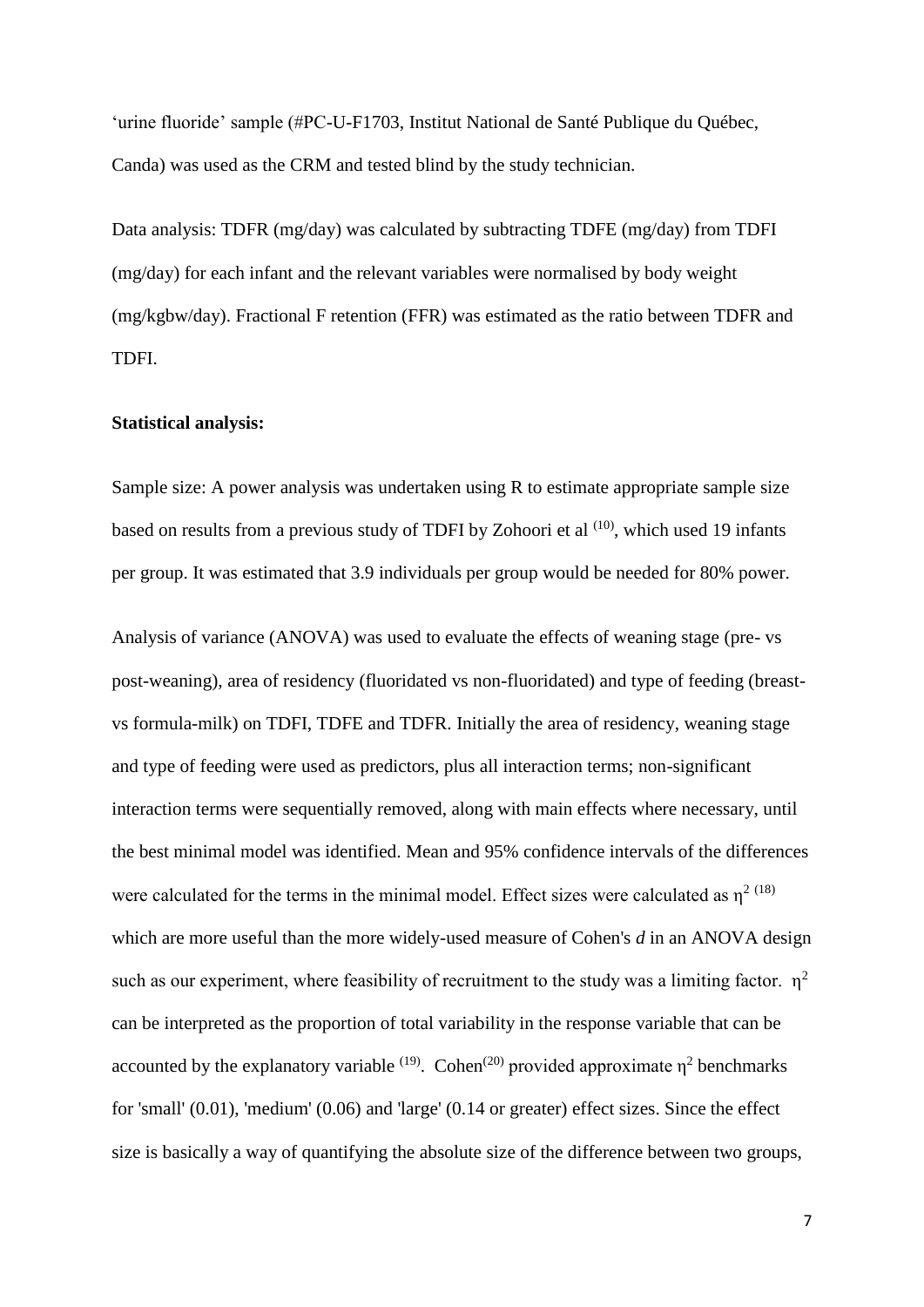the larger the effect size, the more reliable the difference is. A result is more likely to be biologically meaningful if it is both statistically significant and has a large effect size.

Long-term relationships between age (predictor) and the response variables; i) TDFI, ii) TDFE and iii) TDFR were evaluated with the aid of standard linear regressions and Pearson correlation coefficients.

### **Results:**

Initially 77 parents expressed an interest to participate in the study, of whom 28 subsequently did not sign the consent form due to the extent of the required commitment from them (e.g. collection of urine/faeces samples). Two infants were excluded since they were receiving combined-feeding (breast and formula).

The majority (64%) of infants were males. Table 1 presents mean (SD) age and weight of the 47 infants, who completed the study, per group. The study managed to recruit more than 4 infants per group for all but two exposure combinations: un-weaned breast-fed infants living in a non-fluoridated area  $(n=2)$  and weaned formula-fed infants living in a non-fluoridated area (n=3). The overall mean age and weight of the 16 un-weaned infants was 3.4 (SD 1.1) months and 6.3 (SD 1.1) kg, respectively and of the 31 weaned infants, 10.0 (SD 1.2) months and 8.9 (SD 0.8) kg, respectively.

In total, 416 wet (urine) and 245 soiled/wet (urine and faces) diapers were collected from all infants; i.e. on average 7 diapers/day/child. In addition, 124 breast-milk and 138 water samples as well as 94 food diaries were collected.

Regarding the AQC, the mean ISR was 11% (SD 9%), well below the recommended ISR acceptance criteria (within 20% for small molecules and 30% for macromolecules).  $(17)$  There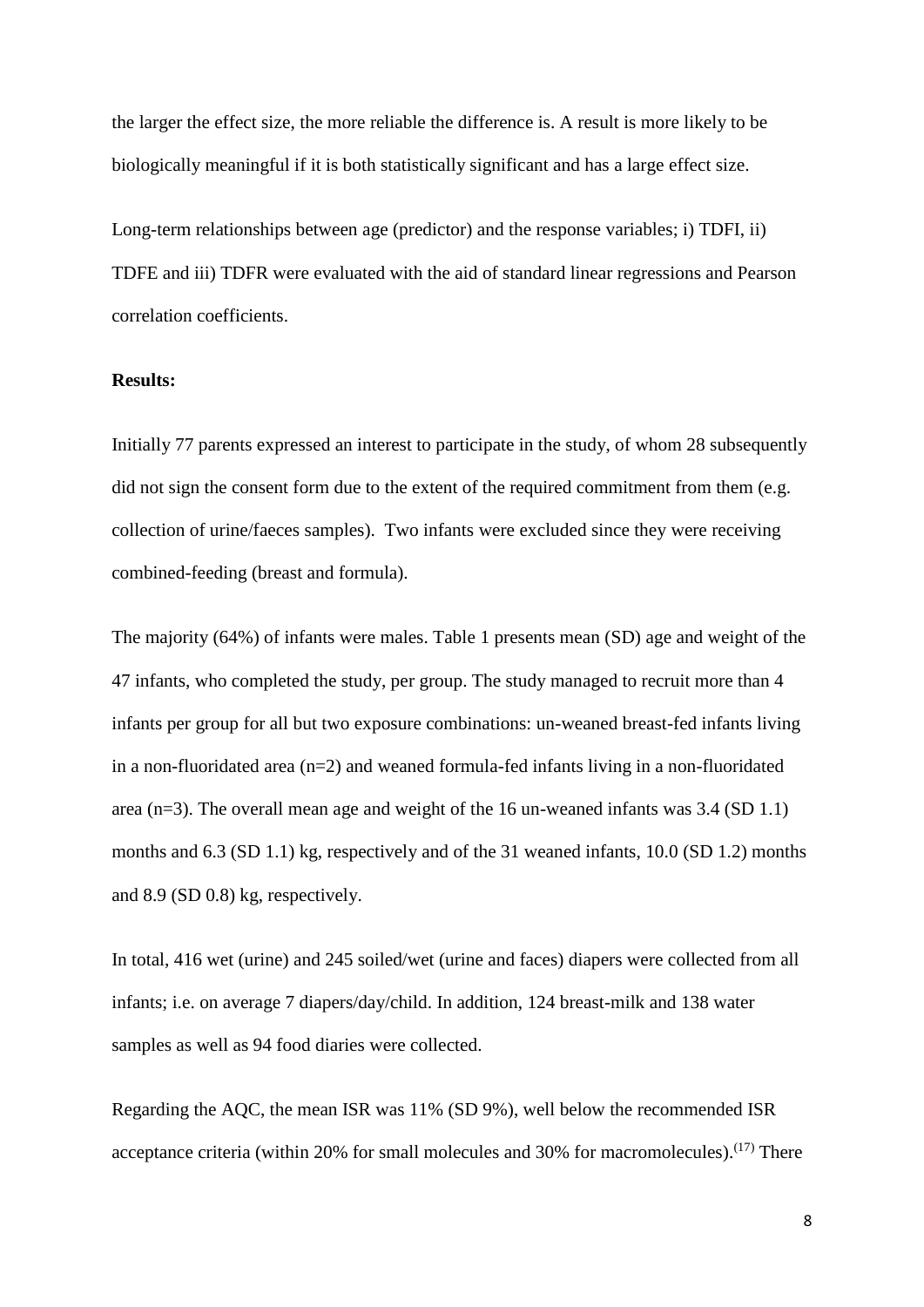was no statistically significant difference in F concentration between original and repeat analyses (mean difference: 0.011 mg/l; 95% confidence intervals: -0.019, +0.041 mg/l). The measured F concentrations of the original and repeat CRM samples were 0.232 and 0.235 mg/l, respectively, which were within the acceptable range (certified target value: 0.283 mg/l; and acceptable range: 0.182-0.384 mg/l).

Figure 1 shows weight-normalised TDFI, TDFE and TDFR for all infants by weaning stage, type of feeding, and area of residency. The mean TDFI of all infants was less than 0.1 mg/kgbw/day. TDFR was negative in the breast-fed infants living in fluoridated (-0.005 mg/kgbw/day) and non-fluoridated (-0.003 mg/kgbw/day) areas as well as in the un-weaned formula-fed infants living in the non-fluoridated area (-0.007 mg/kgbw/day), whereas the highest mean TDFR (0.061 mg/kgbw/day) was observed in the weaned formula-fed infants living in the fluoridated area. The best linear models (Table 2) indicated that TDFI was significantly higher in fluoridated areas ( $p<0.001$ ), in formula-fed infants ( $p<0.001$ ) and postweaning (p=0.002). There was also a strong interaction between the area of residency and type of feeding, with TDFI being significantly higher (p<0.001) where infants were both formula-fed and residing in fluoridated areas. However the observed small, medium and large effect sizes for area of residency ( $\eta^2 = 0.001$ ), weaning stage ( $\eta^2 = 0.068$ ) and type of feeding  $(\eta^2 = 0.308)$ , respectively, clearly imply that type of feeding was the main factor affecting TDFI while weaning stage was the second most important factor.

TDFE was significantly (p<0.001) lower in breast- compared to formula-fed infants (with a large effect size;  $\eta^2 = 0.145$ ), and there was an interaction between weaning stage and type of feeding, with TDFE being significantly (p<0.001) lower in un-weaned breast-fed infants. Since the area of residency had no effect on TDFE, either as a main effect or any interaction term, it was omitted from the final model.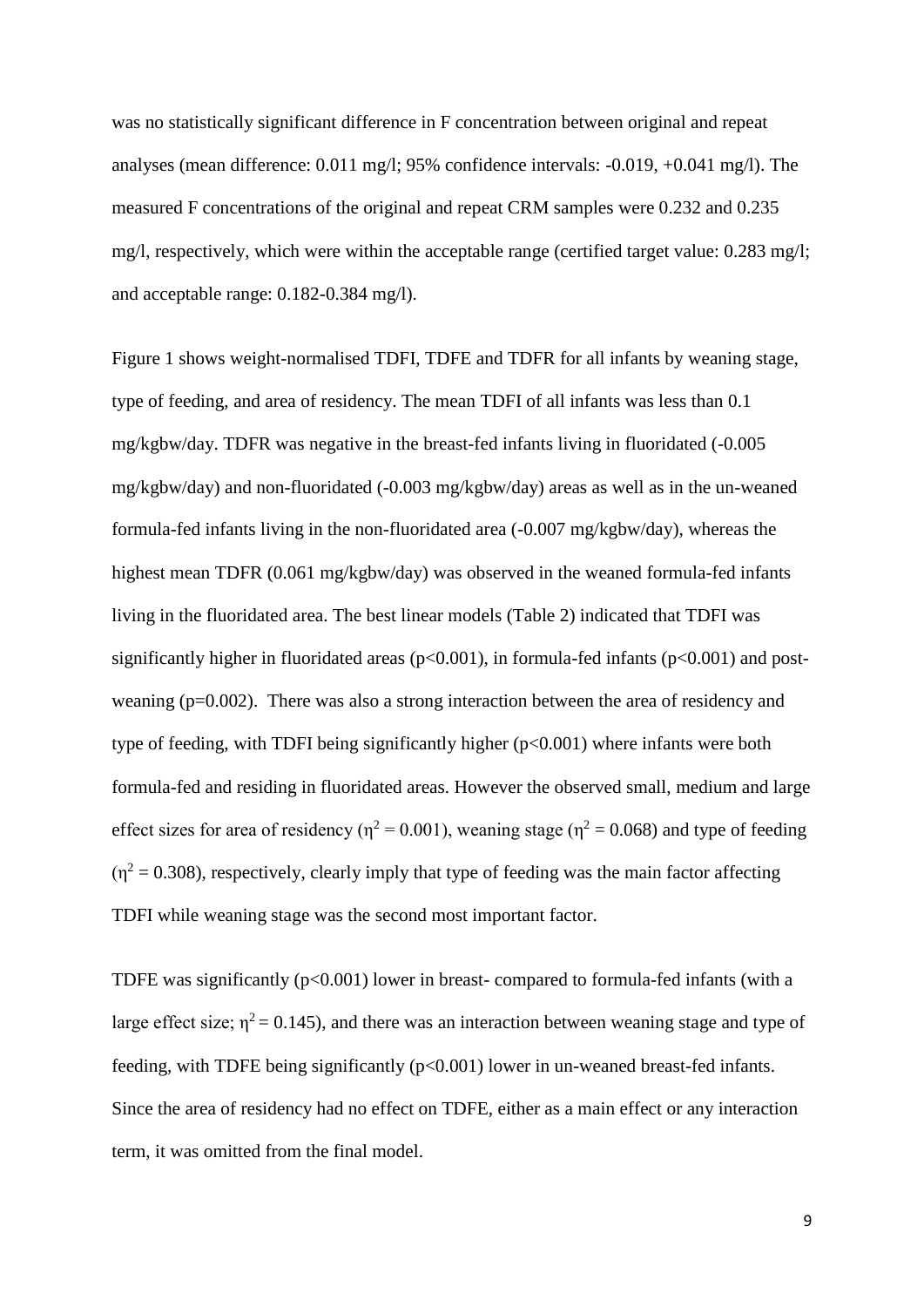TDFR was significantly higher in fluoridated areas  $(p<0.001)$  and in weaned infants  $(p<0.001)$ , but lower in breast-fed infants  $(p=0.001)$ . There was a significant interaction between area of residency and type of feeding (p<0.001), with TDFR being lower than would otherwise be expected where infants were breast-fed and lived in non-fluoridated areas. The large effect sizes detected for both weaning stage ( $\eta^2$  = 0.168) and type of feeding ( $\eta^2$  = 0.210) denote the significance of these two factors in TDFR.

Mean body-retained F as a percentage of TDFI (i.e. FFR) for all infants is shown in Figure 2. At pre-weaning, the FFR was only positive in formula-fed infants living in the fluoridated area. The overall mean FFR for all 31 infants, at the post-weaning stage, was +65 (SE 3) %.

The linear relationships between age and weight-normalised TDFI, TDFE and TDFR for breast-fed infants are presented in Figure 3 and for formula-fed infants in Figure 4. In breastfed infants (Figure 3), the statistically significant positive correlation between age and TDFI (mg/kgbw/day) was moderate ( $p=+0.51$ ,  $p=0.012$ ), but it was strong ( $p=+0.63$ ,  $p=0.001$ ) between age and TDFR. In formula-fed infants (Figure 4), there was a statistically significant positive moderate correlation between age and TDFI ( $\rho=+0.41$ ,  $p=0.044$ ) as well as between age and TDFR ( $\rho=+0.56$ ,  $p=0.004$ ).

## **Discussion:**

Clinically, the affinity of F for bone and teeth is high and fluoroapatite crystals which form at the surface of bone or enamel are important for tooth enamel hardness and bone mineral matrix stability.<sup>(21)</sup> Uptake of F during the pre-eruptive stage of enamel formation, is dentally important due to the increased risk of dental fluorosis development if systemic ingestion of F is chronically excessive in early infancy. Therefore, for fluoridation policy decision-making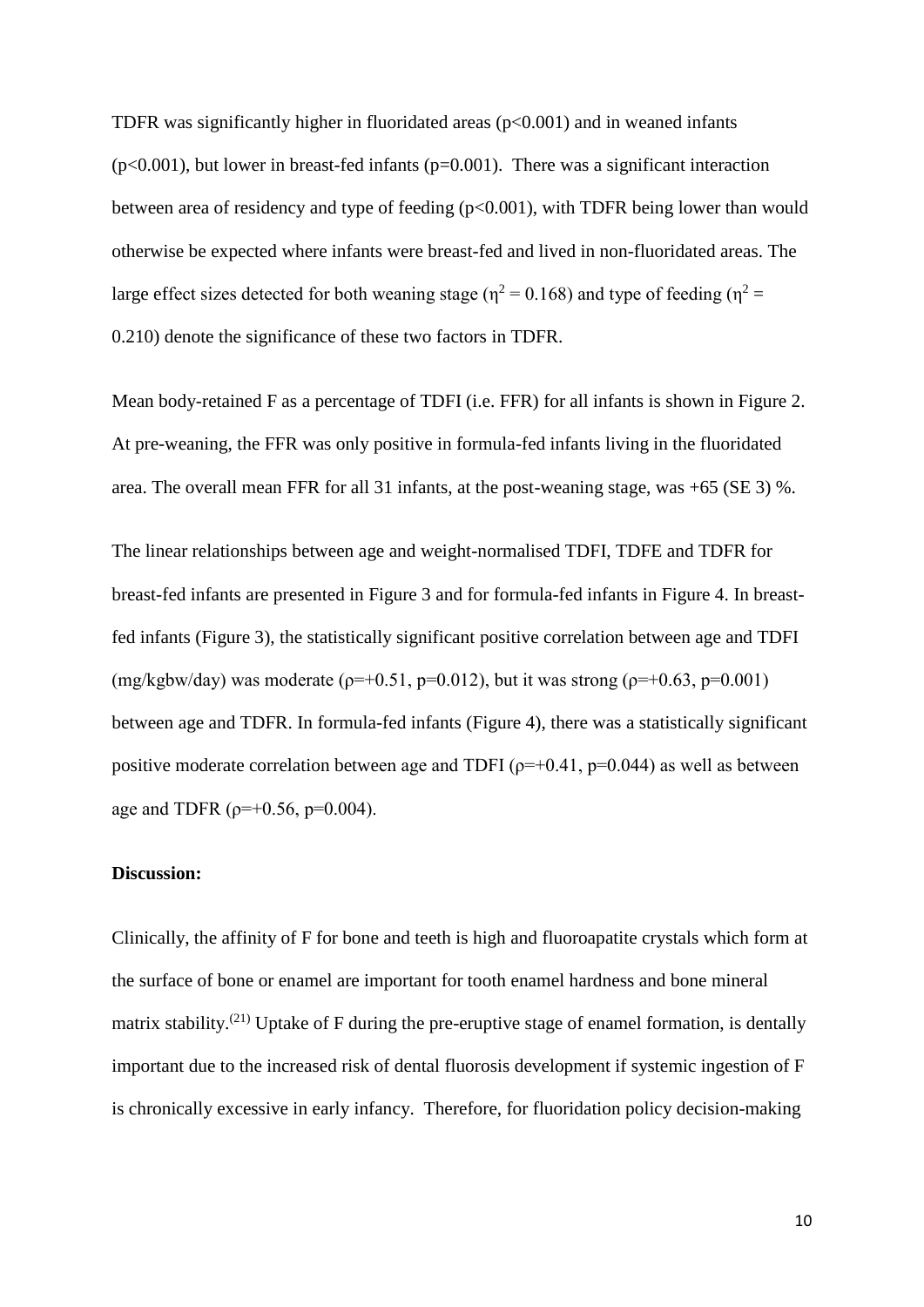and informing caries prevention programmes, continued assessment of total F exposure in young children has been recommended.<sup> $(22; 23)$ </sup>

The mean TDFI of all infants, in the present study, was below the UL of 0.1 mg/kgbw/day<sup>(8,9)</sup>. Moreover, the present study showed that in infants, the TDFI was overwhelmingly affected by type of feeding; whereas the effects of weaning stage and area of residency were moderate (see interaction terms in Table 2). At the pre-weaning stage, milk (either breast- or formula-) was the sole source of F intake for these infants. The mean TDFI of <6-month-olds exclusively breast-fed and living in both fluoridated and non-fluoridated areas was almost negligible (Figure 1; 0.005 and 0.001 mg/kgbw/day, respectively). Generally, the F concentration of breast-milk is very low  $\langle 0.02\mu g/ml \rangle$  with no significant difference in breast-milk F concentration found between mothers living in fluoridated and non-fluoridated areas<sup>(24)</sup>, due to the limited transfer of F from plasma to breast milk.<sup>(25)</sup> Breast-fed infants typically receive up to a maximum "dose" of 0.2% of the maternal F intake.<sup>(26)</sup> A considerable difference in F intake between exclusively breast- and formula-fed infants has also been reported for US 2-6-month-olds living in a fluoridated area with 1mgF/l in drinking water; 0.001 mg/kgbw/day in the 3 breast-fed vs 0.141 mg/kgbw/day in the 5 formula-fed infants. $(27)$ 

A significant increase in the weight-corrected TDFI with increasing age was observed in both breast-fed (Figure 3) and formula-fed (Figure 4) infants. This increase is likely to be due to introduction of weaning food/drinks containing F and post-weaning fluoridated dentifrice use (i.e. in 6-12-month-olds). A positive trend between TDFI and age has also been reported for infants aged 1-12 months, living in non-fluoridated areas in England.<sup>(10)</sup> However, an inverse relationship between age and TDFI has been reported for  $1-12$ -month-old English infants<sup>(10)</sup> living in a fluoridated area (0.97mgF/l) and US (Iowa)<sup>(28)</sup> infants living in areas with F water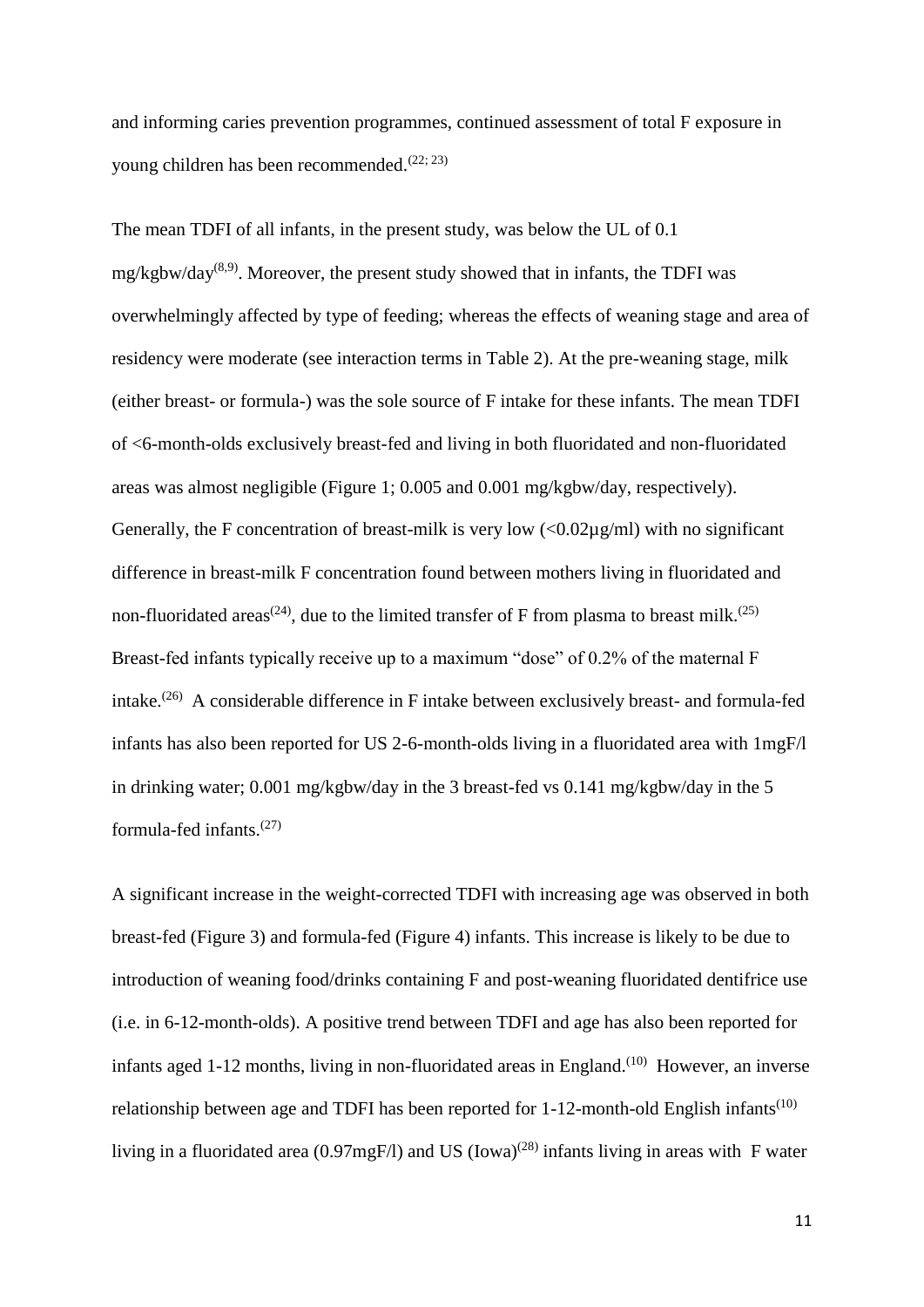concentrations of <0.3 to 2.0 mg/l. The between-studies differences in the age-TDFI relationship could be due to differences in age, feeding pattern and oral hygiene habits of the studied infants. For example, in the UK study<sup>(10)</sup>, more than 70% of infants were younger than 6 months with 10% being exclusively breast-fed, compared with 34% and 15%, respectively, in the present study.

Despite the significant increase in TDFI with age, the TDFE remained almost constant with increasing age (Figures 3 and 4). This finding can be explained by the low renal function found in infancy, even when the appropriate correction is made for the small body size.<sup> $(29)$ </sup> After birth, maturation is still a process involving all organs including the kidneys. Effective renal plasma flow increases from 83 ml/min/1.73m<sup>2</sup> in full-term infants to an adult rate of 650 ml/min/1.73m<sup>2</sup> at approximately two years of age and Glomerular Filtration Rate increases from 40 ml/min/1.73m<sup>2</sup> at birth to normal adult values of 100-125 ml/min/1.73m<sup>2</sup> by two years of age.<sup>(30)</sup> Consequently, infants and toddlers have limited capacity for metabolism and elimination of different drugs and elements such as F from the body as their renal function only reaches full capacity by the age of two years.

The TDFE was largely influenced by type of feeding with significantly lower TDFE in the breast-fed- compared with formula-fed-infants (Figure 1). However, the effect of type of feeding on TDFE was moderated by the weaning stage (Table 2). Although lower TDFE in the breast-fed infants could be explained largely by their lower TDFI, as observed in the study, differences in the degree of F absorption between breast- and formula-fed infants should also be considered. The systemic bioavailability of F from different sources is influenced by presence or absence of other nutrients; e.g. aluminium, calcium, magnesium, and chloride increase faecal  $F$  excretion, whereas dietary fats improve  $F$  absorption.<sup>(1)</sup>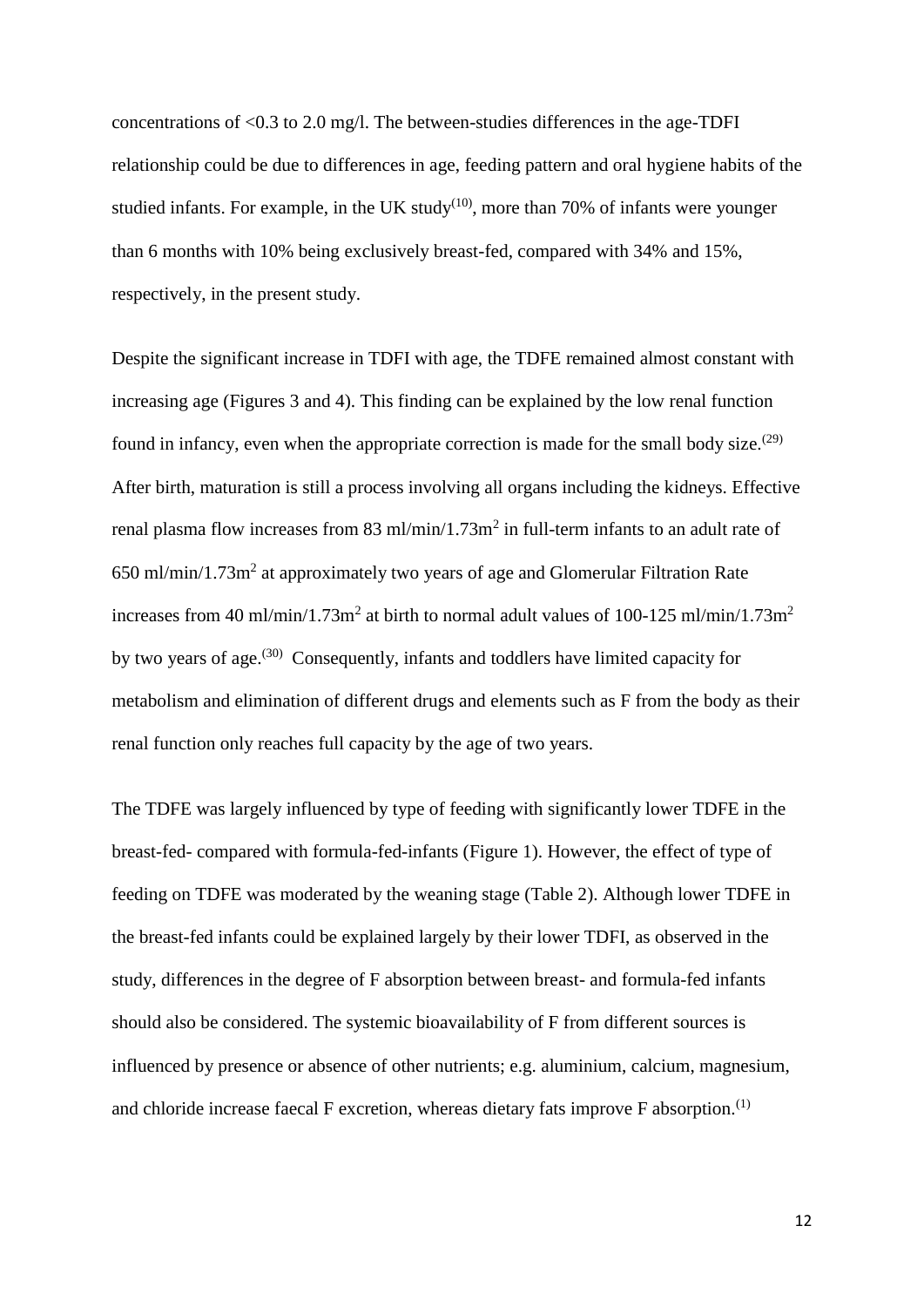Breast-milk contains more fat but fewer minerals than infant-formula, therefore faecal F excretion (and consequently TDFR) would be expected to be lower in breast-fed infants.

The TDFR was largely influenced by weaning stage and type of feeding (Table 2). In unweaned infants (<6-month-olds), those breast-fed living in both fluoridated- and nonfluoridated areas, as well as those formula-fed living in the non-fluoridated area, had a negative F retention (Figure 2) indicating a negative F balance (i.e. F excretion>F intake). A negative F balance has also been reported for five 2-6-month-old breast-fed US infants living in a fluoridated area.<sup>(27)</sup> F balance in infants can depend on plasma F concentration and the concurrent F concentration in the rapidly exchangeable F pool of bone; i.e. a fall in plasma F concentration results in a net migration of F from bone to plasma and *vice versa*. F can cross the placenta and accumulate in foetal calcified tissues.<sup>(31)</sup> However, when F intake of very young infants is lower than that needed to maintain the *in-utero* plasma F concentration (e.g. in breast-fed infants), mobilisation of F from calcified tissues into plasma occurs, which results in a F excretion which exceeds the levels of F intake (i.e. negative balance).<sup>(1)</sup> However, the study found (Figure 2) no statistically significant differences in the proportion of TDFI which was retained in the body of weaned infants (9-12-month-old); indicating the effect of weaning (i.e. eating other sources of food other than just milk) on FFR. For example, the bioavailability of fluoride from infant milk formula reconstituted with water is 65%, whereas, a mixed diet may reduce absorption of fluoride by  $47\%$ .  $^{(32, 33)}$ .

The mean FFR of 49% (Figure 2) for the 2-6-month-old formula-fed infants living in the fluoridated area was lower than the corresponding figure of 58% calculated for 2-6-month old formula-fed US infants living in a fluoridated area.<sup> $(27)$ </sup> In addition, overall mean FFR in the thirty-one 9-12-month-olds (65%) was higher than the corresponding value of 50% reported

13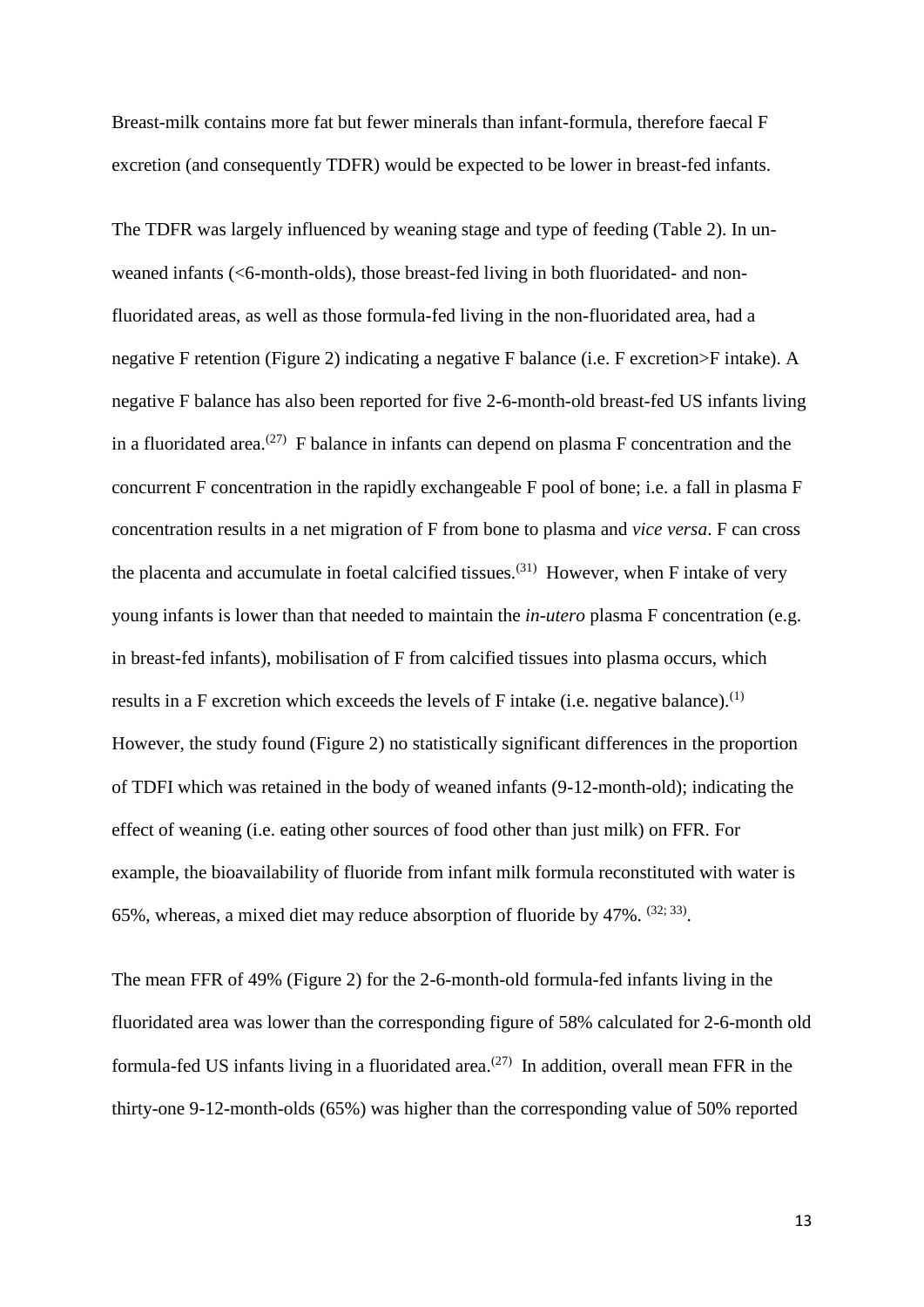for five 9-12-month-old US infants living in a fluoridated area<sup>(34)</sup> but in agreement with the 65% reported for 212 children aged  $\langle 7 \rangle$  vears.<sup>(35)</sup>

## **Limitations**

The possible limitations of this study are the sample size (though only in 2 of the 8 subgroups), convenience sampling strategy and non-equally sized subgroups. Despite the prolonged recruitment efforts, the poor recruitment rate was mainly due to the high burden of collecting detailed exposure data over 3 days as well as samples of urine and faeces over 2 days from infants by parents. However, the number of infants in the present study  $(n=47)$  was substantially higher than those recruited in similar studies: '5 breast-fed, 5 bottled-fed infants' in a F balance study<sup>(27)</sup> and '2 breast-fed, 15 formula-fed infants (11 females, 6 males)' in a F pharmacokinetic study.(36)

The main limitation of this study is that urine and faeces were not collected separately due to ethical issues related to more invasive methods of urine and faeces collection, such as use of metabolic beds, needed to separate collection of these types of samples.<sup>(36)</sup> Therefore no conclusions can be drawn from this study about the effect of type of feeding (breast vs formula) on the degree of excretion of the ingested F (i.e. faecal excretion) or the absorbed F (i.e. urinary excretion).

#### **Conclusion**

The data showed that the type of feeding is the single most important factor in F intake, exertion and retention in infants, although the area of residency also has smaller, but significant impacts on F intake and retention. The data have confirmed that F intakes of exclusively breast-fed infants, irrespective of area of residency, as well as un-weaned formula-fed infants living in non-fluoridated areas are so low that they result in a negative F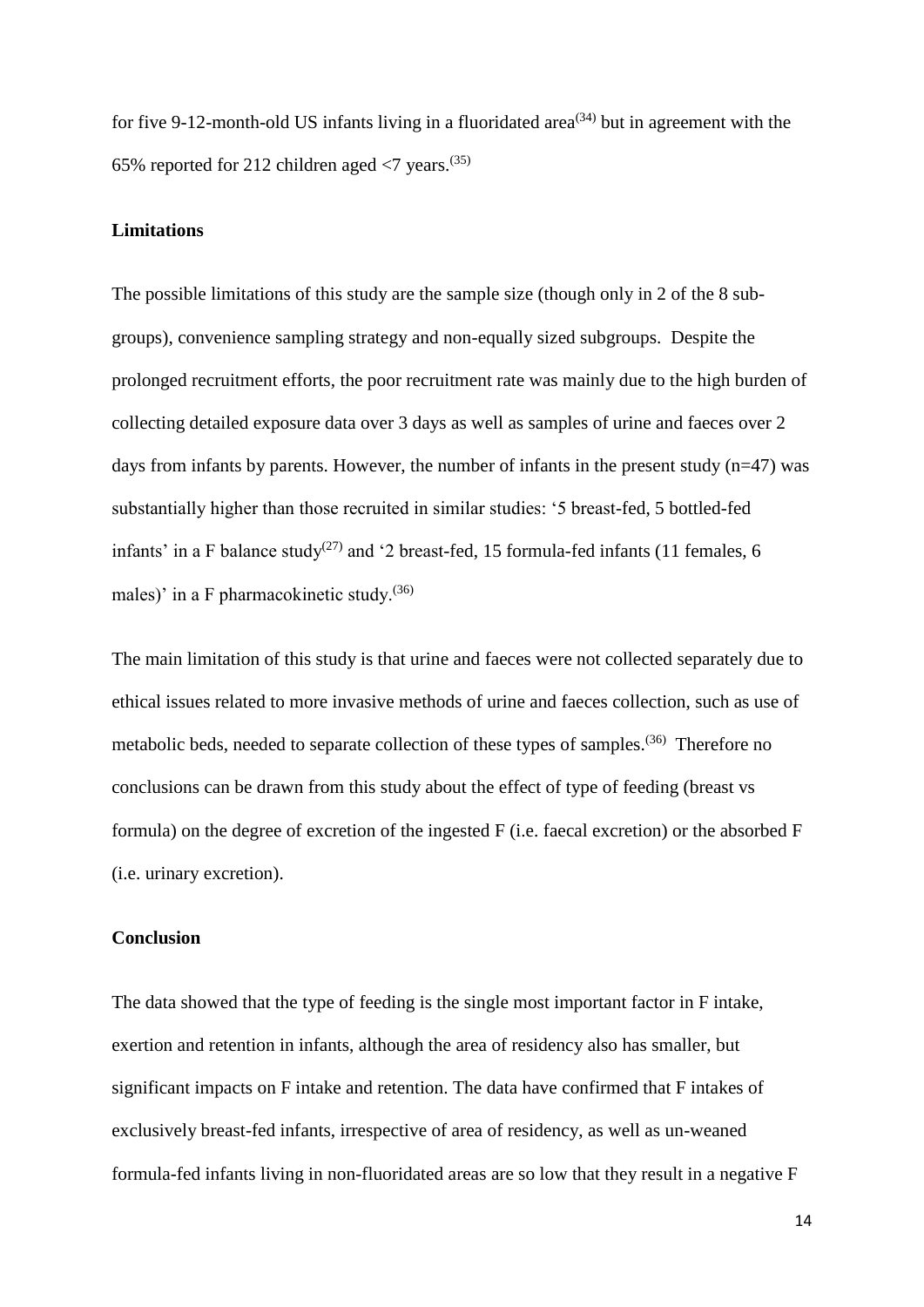balance (i.e. mobilisation of F from calcified tissues). However, in weaned infants, a relatively large proportion of F intake is retained in the body (i.e. deposited in calcifying tissues). It is important that when implementing F-based prevention programmes for young children that this is taken into consideration. The goals for these interventions should be to maximise caries prevention while minimising dental fluorosis risk. Current evidence is that the main caries preventive effects of F are due to its local topical effects at the tooth surface, while dental fluorosis results from chronic excessive systemic ingestion of F from different sources during crucial periods of tooth development. In view of this, recommendations from the American Dental Association (ADA)<sup>(37)</sup> such as; '*continue breastfeeding throughout the first year of life*' and '*use (infant) formula reconstituted with water that is either F-free or has low concentrations of F when the potential risk for enamel fluorosis is a concern*', remain key to harnessing the caries benefits of F while minimising risk of fluorosis.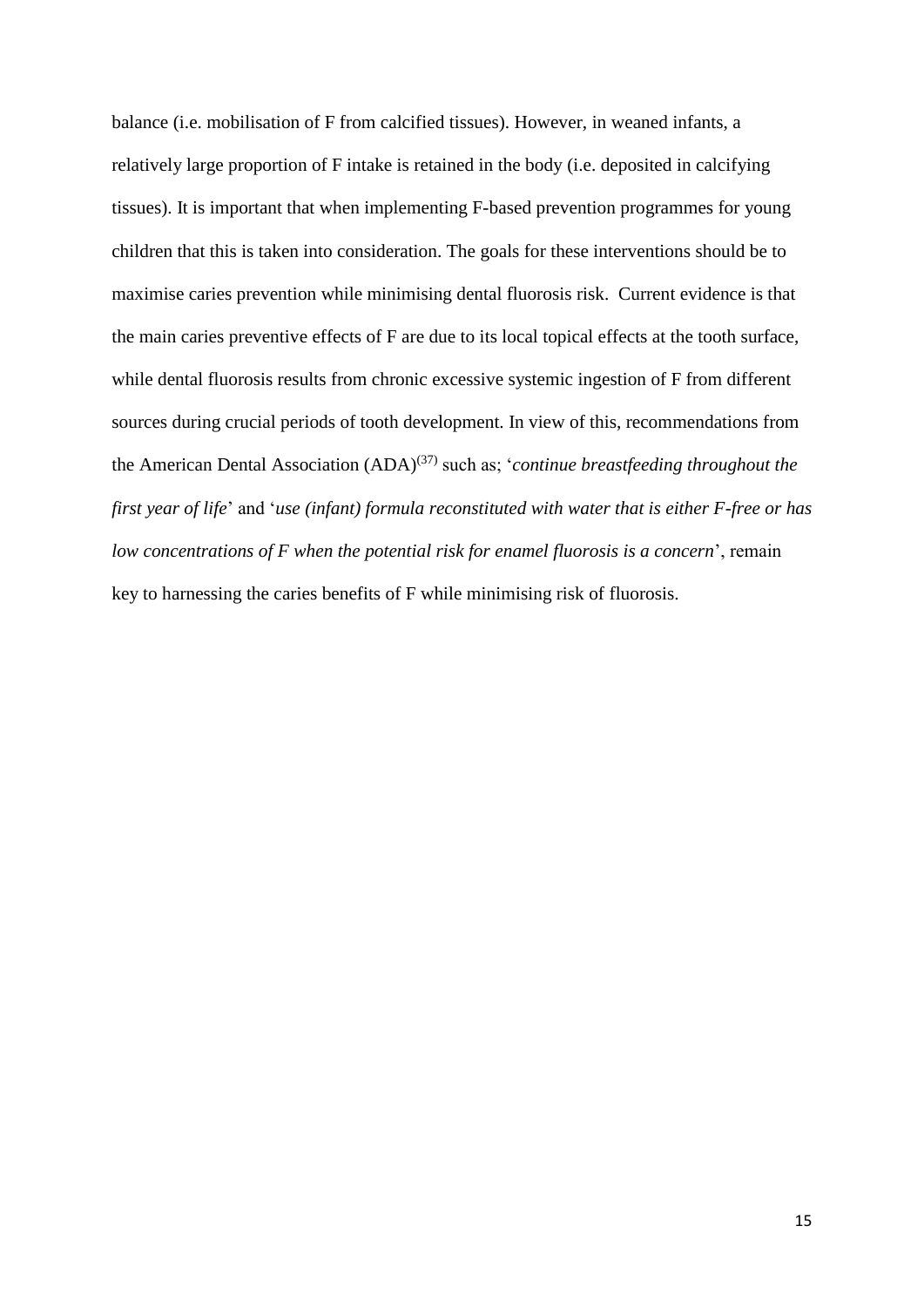## **Acknowledgements**

The present study was funded by a grant from the Organix Foundation, which was disclosed to the study participants.

## **Conflicts of interest**

The authors report no conflicts of interest. The views expressed in this paper are those of the authors and not those of the funding body.

## **Authorship**

Prof FV Zohoori conceptualized and designed the study, supervised data collection, drafted the initial manuscript, and reviewed and revised the manuscript.

Dr N Omid collected data and samples, carried out the laboratory analyses of samples, and reviewed the manuscript.

Dr R Sanderson coordinated data analysis, and critically reviewed the manuscript for important intellectual content.

Dr RA Valentine co-supervised data collection and reviewed and revised the manuscript.

Prof A Maguire conceptualized and designed the study, co-supervised data collection and reviewed and revised the manuscript.

All authors approved the final manuscript as submitted and agree to be accountable for all aspects of the work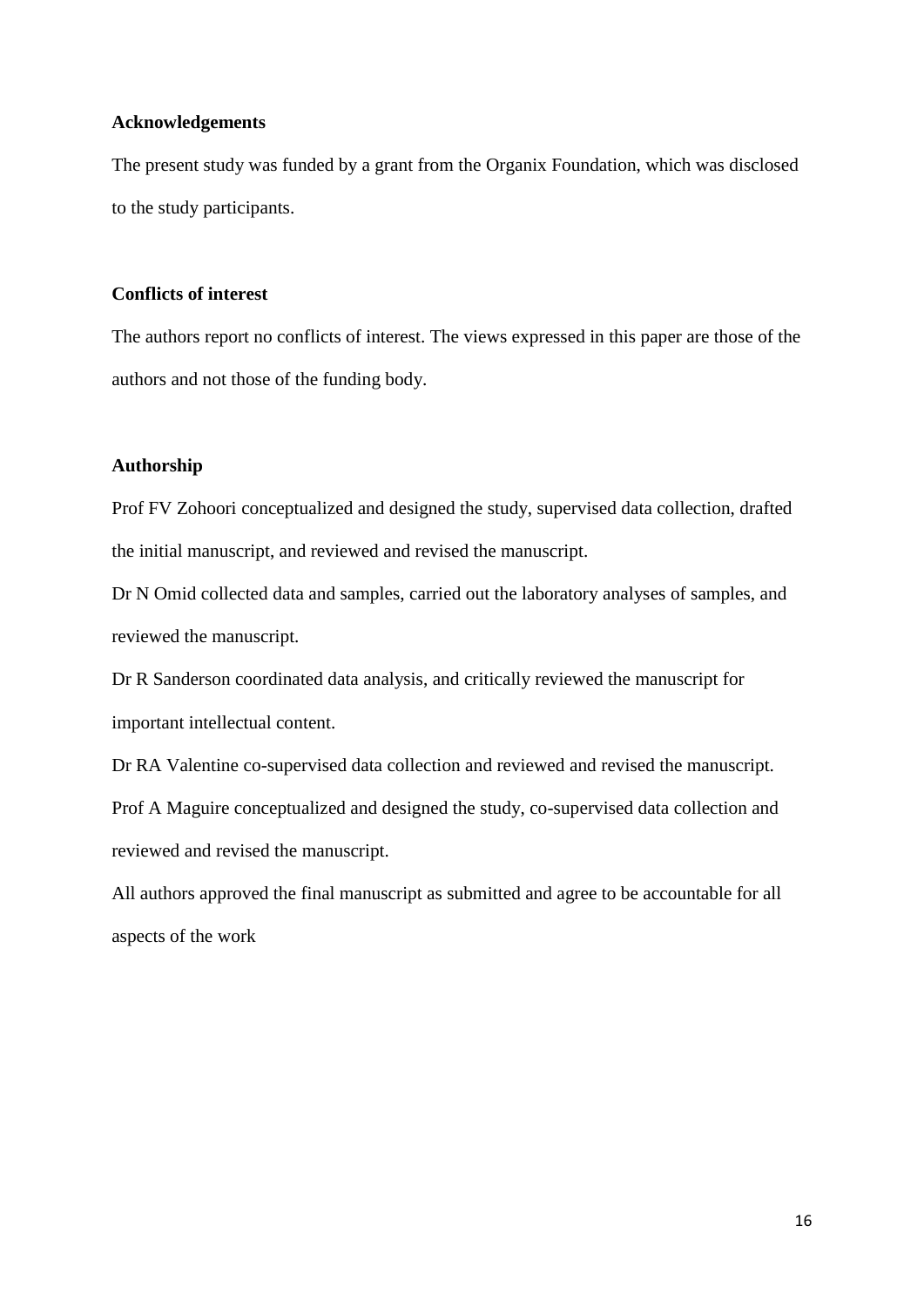#### References

1. Whitford GM (1994) Intake and metabolism of fluoride. *Adv Dent Res* **8**, 5-14.

2. Palmer C, Wolfe SH, American Dietetic Association (2005) Position of the American Dietetic Association: The Impact of fluoride on health. *J Am Diet Assoc* **105**, 1620-1628.

3. Frencken JE, Sharma P, Stenhouse L, *et al.* (2017) Global epidemiology of dental caries and severe periodontitis - a comprehensive review. *J Clin Periodontol* **44** Suppl 18, S94-S105.

4. Szpunar S, Burt B (1990) Fluoride exposure in Michigan schoolchildren. *J Public Health Dent* **50**, 18-23.

5. Pendrys DG, Stamm JW (1990) Relationship of total fluoride intake to beneficial effects and enamel fluorosis. *J Dent Res* **69**(Spec No), 529-538; discussion 556-527.

6. Warren JJ, Levy SM, Kanellis MJ (2001) Prevalence of dental fluorosis in primary dentition. *J Public Health Dent* **61**, 87-91.

7. Hong L, Levy SM, Broffitt B, *et al.* (2006) Timing of fluoride intake in relation to development of fluorosis on maxillary central incisors. *Community Dent Oral Epidemiol* **34**(4), 299-309.

8. Institute of Medicine (1997) Dietary Reference Intakes for Calcium, Magnesium, Vitamin D, and Fluoride. Washington DC: National Academy Press.

9. National Health and Medical Research Council and Ministry of Health (2017) Nutrient Reference Values for Australia and New Zealand Including Recommended Dietary Intakes: Fluoride (updated 2017) Version 1.1.

<https://www.nrv.gov.au/sites/default/files/content/Fluoride%20section.pdf> (accessed Sept 2018).

10. Zohoori FV, Whaley G, Moynihan PJ, *et al*. (2014) Fluoride intake of infants living in non-fluoridated and fluoridated areas. *Br Dent J* **216**(2), E3.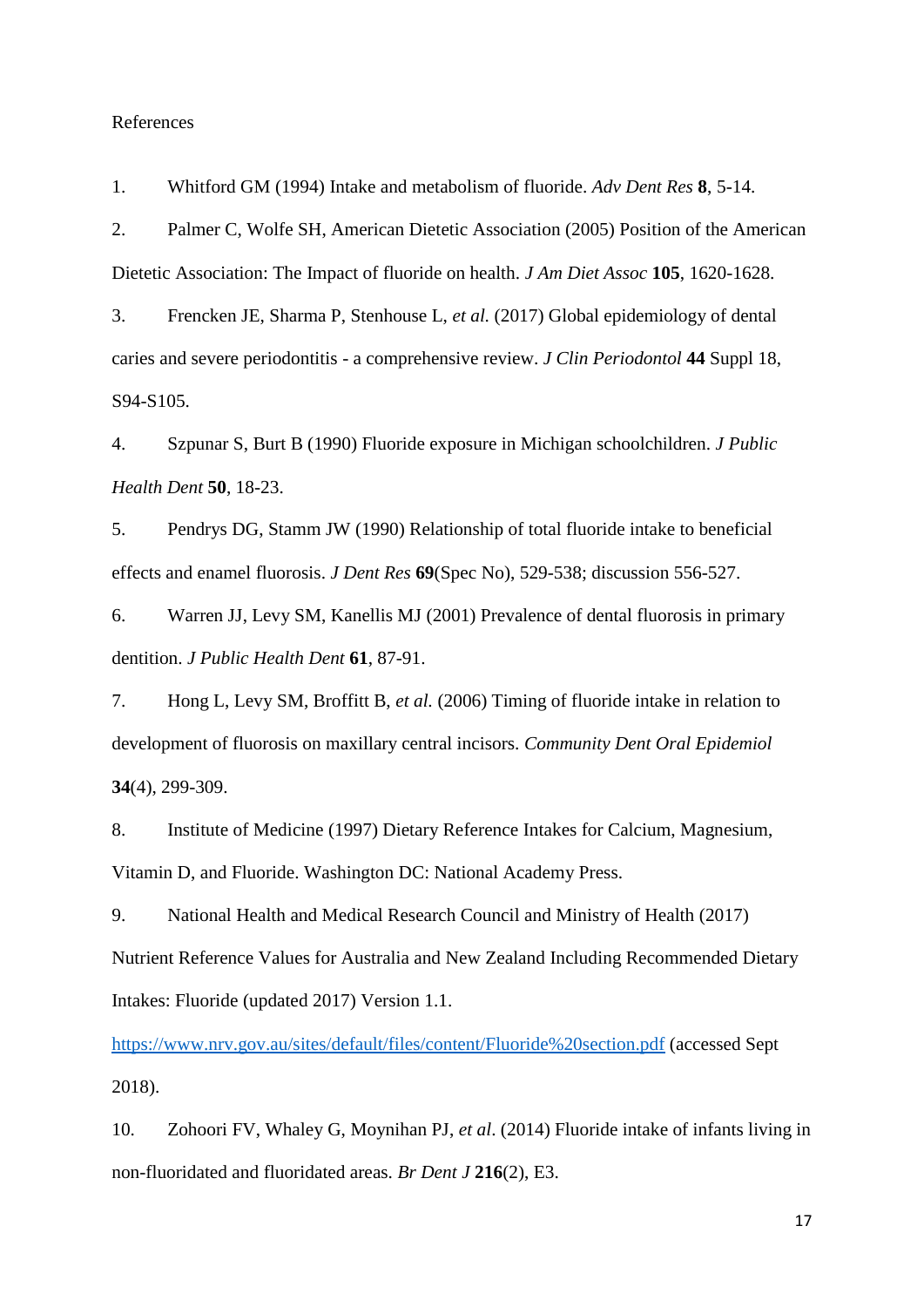11. Maguire A, Zohoori FV (2013) Fluoride balance in infants and young children in the U.K. and its clinical relevance for the dental team. *Br Dent J* **214**(11), 587-593.

12. Zohoori FV, Maguire A (2016) Development of a Database of the Fluoride Content of Selected Drinks and Foods in the UK. *Caries Res* **50**(3), 331-336.

13. Butte NF (2005) Energy requirements of infants. *Public Health Nutr* **8**(7A), 953-967.

14. Scientific Committee on Food (2003) Report of the Scientific Committee on Food on the Revision of Essential Requirements of Infant Formulae and Follow-on Formulae: European Commission Health and Consumer Protection Directorate-general.

15. Zohouri FV, Swinbank CM, Maguire A *et al.* (2006) Is the fluoride/creatinine ratio of a spot urine sample indicative of 24-h urinary fluoride? *Community Dent Oral Epidemiol* **34**(2), 130-138.

16. Martínez-Mier EA, Cury JA, Heilman JR, *et al.* (2011) Development of gold standard ion-selective electrode-based methods for fluoride analysis *Caries Res* **45**, 3-12.

17. Thway TM, Eschenberg M, Calamba D, *et al.* (2011) Assessment of Incurred Sample Reanalysis for Macromolecules to Evaluate Bioanalytical Method Robustness: Effects from Imprecision. *AAPS J* **13**, 291-298.

18. Cumming G (2012) Understanding the new statistics: effect-sizes, confidence intervals and meta-analysis. New York: Routledge Academic.

19. Lakens D (2013) Calculating and reporting effect sizes to facilitate cumulative science: a practical primer for t-tests and ANOVAs. *Front Psychol* **4**, 00863.

20. Cohen J (1988) Statistical Power Analysis for the Behavioural Sciences. New York: Routledge Academic.

21. Bergman C, Gray-Scott D, Chen JJ, *et al.* (2009) What is next for the Dietary Reference Intakes for bone metabolism related nutrients beyond calcium: phosphorus, magnesium, vitamin D, and fluoride? *Crit Rev Food Sci Nutr* **49**(2), 136-144.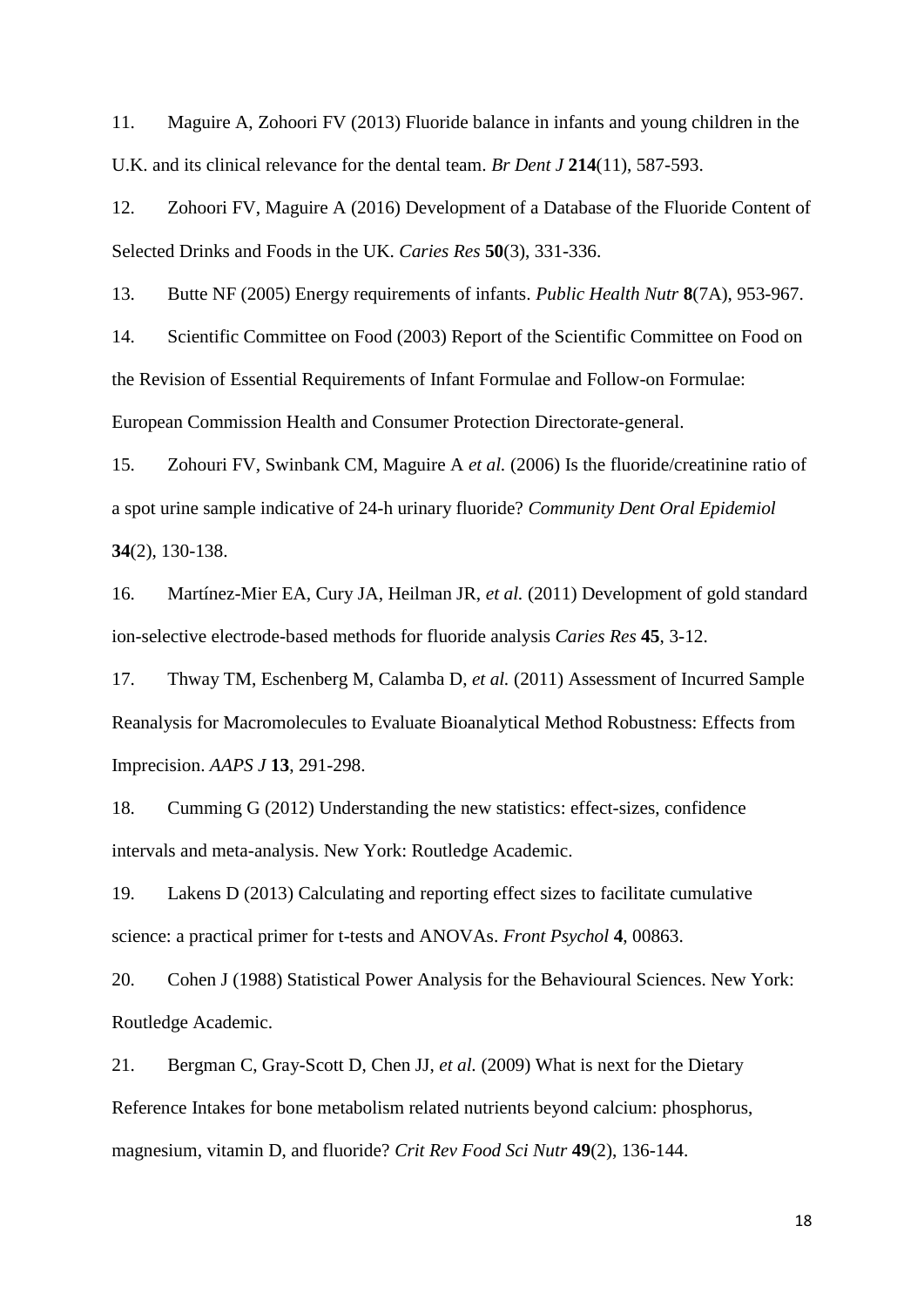22. World Health Organization (2010) Inadequate or excess fluoride: a major public health concern. Geneva, Switzerland.

23. World Health Organization (2014) Basic methods for assessing renal fluoride excretion in community prevention programmes for oral health Geneva, Switzerland: World Health Organization.

24. Spak CJ, Hardell LI, De Chateau P (1983) Fluoride in human milk. *Acta Paediatr Scand*. **72**(5), 699-701.

25. Ekstrand J, Boreus LO, de Chateau P (1981) No evidence of transfer of fluoride from plasma to breast milk. *Br Med J (Clin Res Ed)* **283**(6294), 761-762.

26. Ekstrand J, Spak CJ, Falch J, *et al*. (1984) Distribution of fluoride to human breast milk following intake of high doses of fluoride. *Caries Res*. **18**(1), 93-95.

27. Ekstrand J, Hardell LI, Spak CJ (1984) Fluoride balance studies on infants in a 1 ppm-water-fluoride area. *Caries Res* **18**(1), 87-92.

28. Levy SM, Warren JJ, Davis CS, *et al*. (2001) Patterns of fluoride intake from birth to 36 months. *J Public Health Dent* **61**(2), 70-77.

29. Barnett HL (1950) Kidney function in young infants. *Paediatrics* **5**, 171-179.

30. Sulemanji M, Vakili K (2013) Neonatal renal physiology. *Semin Pediatr Surg* **22**(4), 195-198.

31. Shen YW, Taves DR (1974) Fluoride Concentrations in Human Placenta and Maternal and Cord Blood. *Am J Obstet Gynecol* **119**(2), 205-207.

32. Ekstrand J, Ehrnebo M (1979) Influence of milk products on fluoride bioavailability in man. *Eur J Clin Pharmacol* **16**, 211-215.

33. Zohoori FV (2018) Summary of General Discussion and Conclusions. *Adv Dent Res* **29**, 183-185.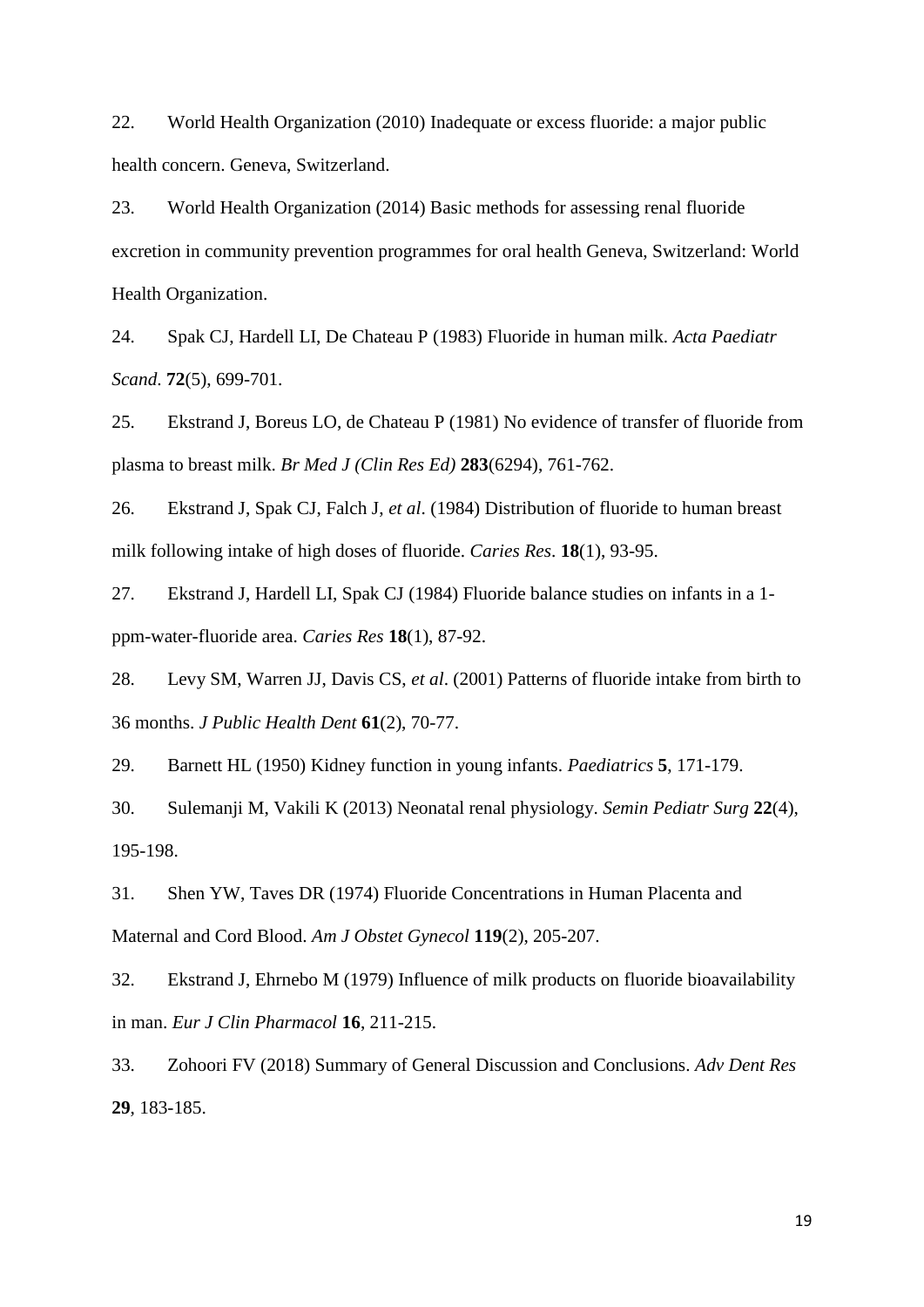34. Ekstrand J, Ziegler EE, Nelson SE, *et al*. (1994) Absorption and Retention of Dietary and Supplemental Fluoride by Infants. *Adv Dent Res* **8**(2), 175-180.

35. Villa A, Anabalon M, Zohouri V, *et al*. (2010) Relationships between fluoride intake, urinary fluoride excretion and fluoride retention in children and adults: an analysis of available data. *Caries Res*. **44**(1), 60-68.

36. Ekstrand J, Fomon SJ, Ziegler EE, *et al*. (1994) Nelson SE. Fluoride pharmacokinetics in infancy. *Pediatr Res* **35**(2), 157-163.

37. Berg J, Gerweck C, Hujoel PP, *et al*. (2011) Evidence-based clinical recommendations regarding fluoride intake from reconstituted infant formula and enamel fluorosis: a report of the American Dental Association Council on Scientific Affairs. *J Am Dent Assoc* **142**(1), 79-87.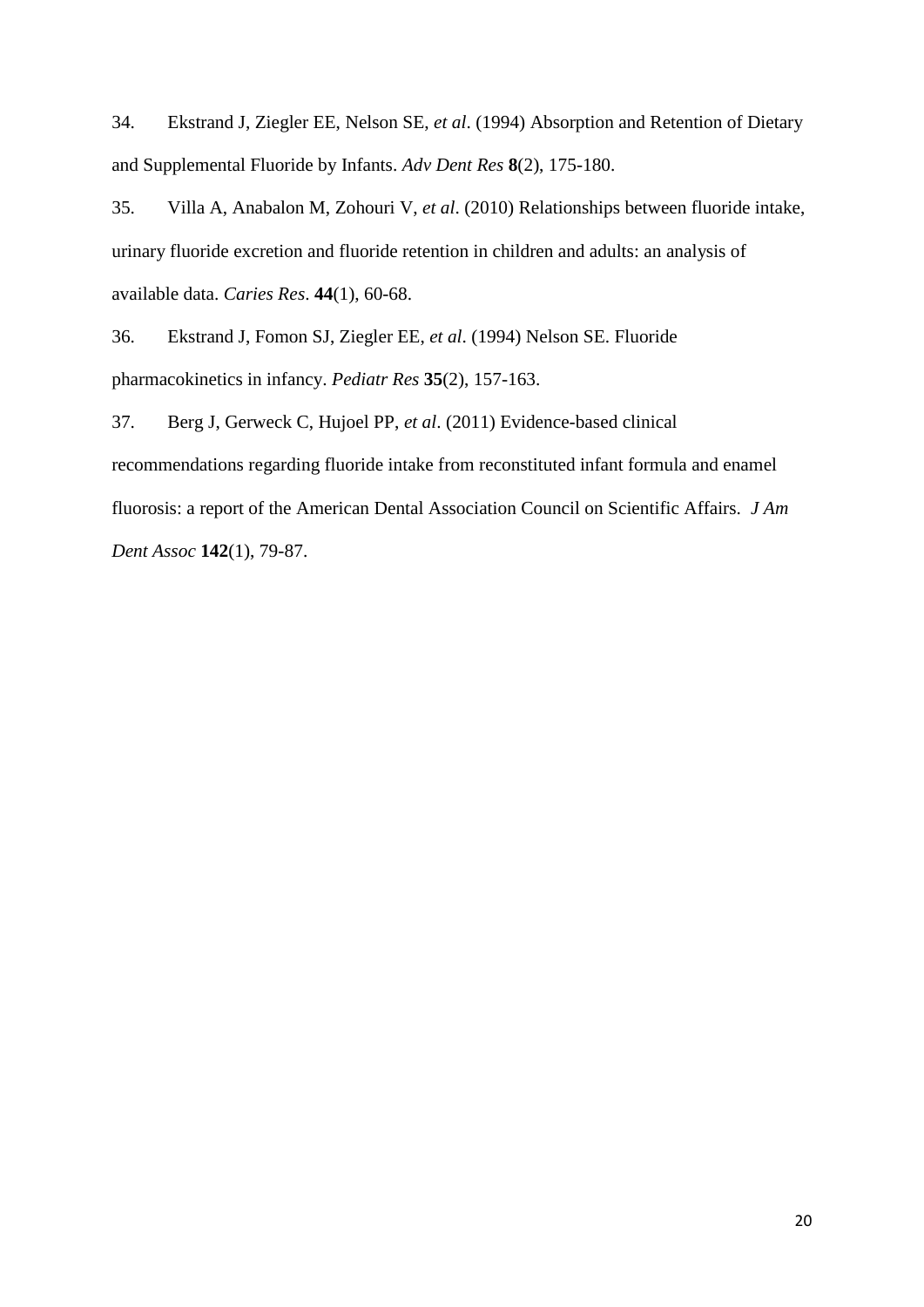**Table 1.** Infant data stratified by weaning stage, type of feeding and area of residency.

|                             | 1-6-month-old infants |          |           |             |           | 6-12-month-old infants |          |           |      | All infants $(1-12$ months) |     |          |           |      |           |
|-----------------------------|-----------------------|----------|-----------|-------------|-----------|------------------------|----------|-----------|------|-----------------------------|-----|----------|-----------|------|-----------|
| Infant                      | Age                   |          |           |             | Age       |                        | Weight   |           | Age  |                             |     | Weight   |           |      |           |
|                             |                       | (months) |           | Weight (kg) |           |                        | (months) |           | (kg) |                             |     | (months) |           | (kg) |           |
|                             | No.                   | Mean     | <b>SD</b> | Mean        | <b>SD</b> | No.                    | Mean     | <b>SD</b> | Mean | <b>SD</b>                   | No. | Mean     | <b>SD</b> | Mean | <b>SD</b> |
| All breast- and formula-fed | 16                    | 3.4      | 1.1       | 6.3         | 1.1       | 31                     | 10.0     | 1.2       | 8.9  | 0.8                         | 47  | 7.8      | 3.4       | 8.0  | 1.6       |
| Breast-fed, all             | $\overline{7}$        | 3.8      | 1.0       | 6.4         | 1.6       | 16                     | 1.02     | 1.2       | 8.7  | 0.8                         | 23  | 8.3      | 3.2       | 8.0  | 1.5       |
| Breast-fed, FA              | 5                     | 4.0      | 1.2       | 6.6         | 1.8       | 8                      | 9.9      | 1.2       | 8.5  | 0.7                         | 13  | 7.6      | 3.2       | 7.8  | 1.5       |
| Breast-fed, NFA             | $\overline{2}$        | 3.4      | 0.5       | 5.9         | 0.9       | 8                      | 10.5     | 1.1       | 9.0  | 0.9                         | 10  | 9.1      | 3.2       | 8.4  | 1.6       |
| Formula-fed, all            | 9                     | 3.1      | 1.2       | 6.2         | 0.8       | 15                     | 9.8      | 1.2       | 9.2  | 0.8                         | 24  | 7.3      | 3.5       | 8.0  | 1.7       |
| Formula-fed, FA             | $\overline{4}$        | 3.4      | 1.0       | 6.5         | 0.4       | 12                     | 10.0     | 1.1       | 9.2  | 0.8                         | 16  | 8.4      | 3.1       | 8.5  | 1.4       |
| Formula-fed, NFA            | 5                     | 2.8      | 1.4       | 6.0         | 0.9       | 3                      | 8.8      | 1.3       | 9.1  | 1.0                         | 8   | 5.1      | 3.3       | 7.1  | 1.9       |

FA, fluoridated area (Mean (SD) F concentration of tap water: 0.86 (0.23) mg/l); NFA, non-fluoridated area (Mean (SD) F concentration of tap water: 0.12 (0.09) mg/l).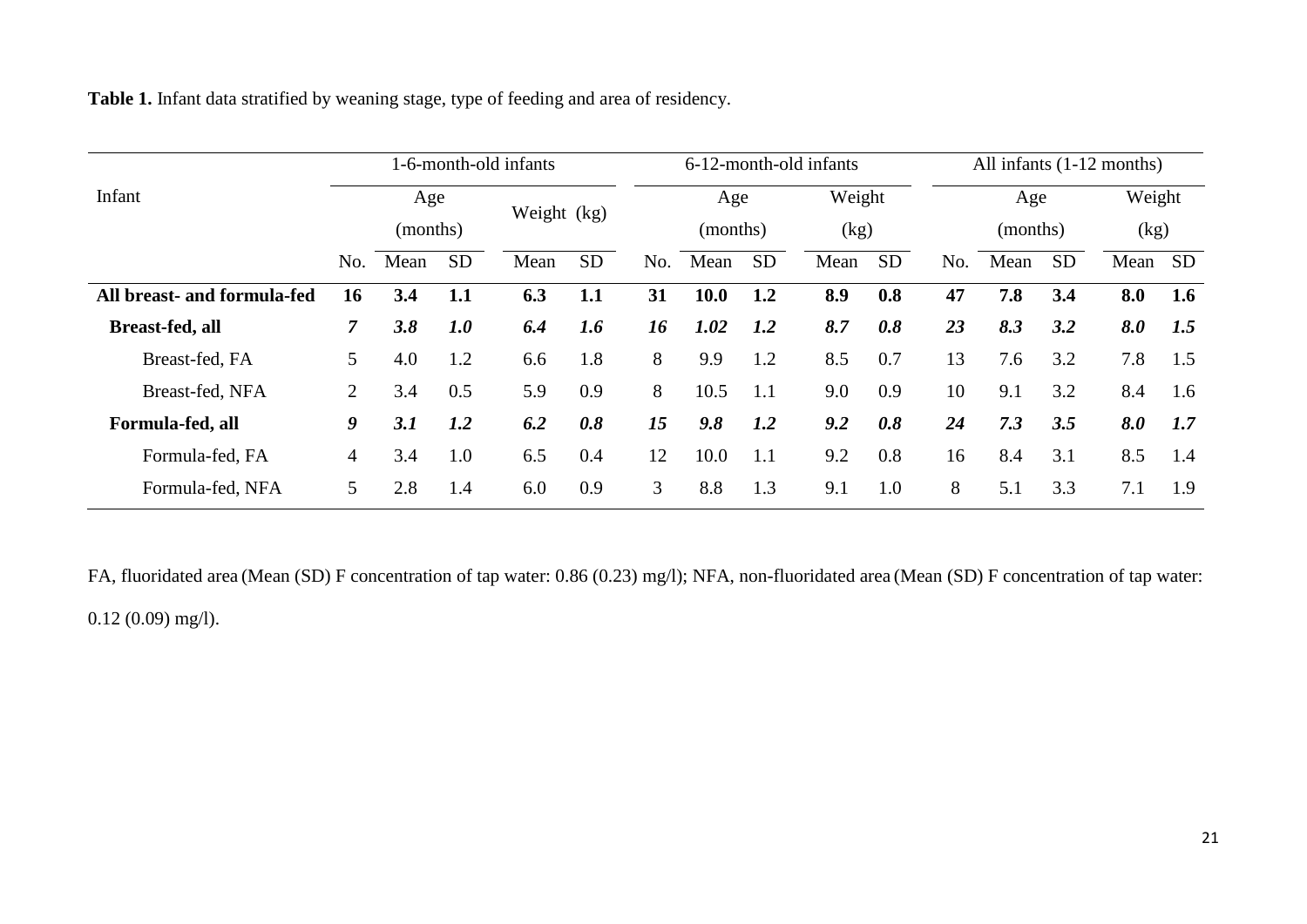**Table 2.** Summary of results of best sequential linear model, with weight-normalised total daily F intake, excretion and retention (as the response). The non-significant variables are not presented in the table.

| Source                                      | Differences between variables | Eta-squared                      |         |            |
|---------------------------------------------|-------------------------------|----------------------------------|---------|------------|
|                                             | Mean                          | 95% CI                           | P value | $(\eta^2)$ |
| Total daily F intake (mg/kgbw/day)          |                               |                                  |         |            |
| (TDFI)                                      |                               |                                  |         |            |
| Area of residency (NFA vs FA)               | $-0.027$                      | $-0.043, -0.012$                 | < 0.001 | 0.001      |
| Weaning stage (Pre-W vs Post-W)             | $-0.027$                      | $-0.043, -0.011$                 | 0.002   | 0.068      |
| Type of feeding (FF vs BF)                  | $+0.037$                      | $+0.022, +0.052$                 | < 0.001 | 0.308      |
| Area of residency * Type of feeding         |                               |                                  |         | 0.087      |
| interaction:                                |                               |                                  |         |            |
| 'FA:FF' vs 'FA:BF'                          | $+0.056$                      | $+0.030, +0.081$                 | < 0.001 |            |
| 'FA:FF' vs 'NFA:BF'                         | $+0.056$                      | $+0.028, +0.084$                 | < 0.001 |            |
| 'NFA:FF' vs 'FA:FF'                         | $-0.048$                      | $-0.078, -0.018$                 | < 0.001 |            |
| Total daily F excretion (mg/kgbw/day)       |                               |                                  |         |            |
| (TDFE)                                      |                               |                                  |         |            |
| Weaning stage (Pre-W vs Post-W)             | $+0.006$                      | $-0.001, +0.013$                 | 0.085   | 0.004      |
| Type of feeding (FF vs BF)                  | $+0.017$                      | $+0.011, +0.023$                 | < 0.001 | 0.145      |
| Weaning stage * Type of feeding interaction |                               |                                  |         | 0.055      |
| 'Post-W: FF' vs 'Post-W:BF'                 | $+0.013$                      | $+0.002, +0.023$                 | 0.010   |            |
| 'Pre-W: FF' vs 'Post-W:BF'                  | $+0.023$                      | $+0.011, +0.035$                 | < 0.001 |            |
| 'Post-W: FF' vs 'Pre-W:BF'                  | $+0.015$                      | $+0.002, +0.028$                 | 0.016   |            |
| 'Pre-W: FF' vs 'Pre-W:BF'                   |                               | $+0.026$ $+0.012, +0.040$ <0.001 |         |            |
| Total daily F retention (mg/kgbw/day)       |                               |                                  |         |            |
| (TDFR)                                      |                               |                                  |         |            |
| Area of residency (NFA vs FA)               | $-0.024$                      | $-0.036, -0.012$                 | < 0.001 | 0.0003     |
| Weaning stage (Pre-W vs Post-W)             | $-0.033$                      | $-0.045, -0.020$                 | < 0.001 | 0.168      |
| Type of feeding (FF vs BF)                  | $+0.020$                      | $+0.008, 0.032$                  | 0.001   | 0.210      |
| Area of residency * Type of feeding         |                               |                                  |         | 0.104      |
| interaction                                 |                               |                                  |         |            |
| 'FA: FF' vs 'FA: BF'                        | $+0.036$                      | $+0.016, 0.056$                  | < 0.001 |            |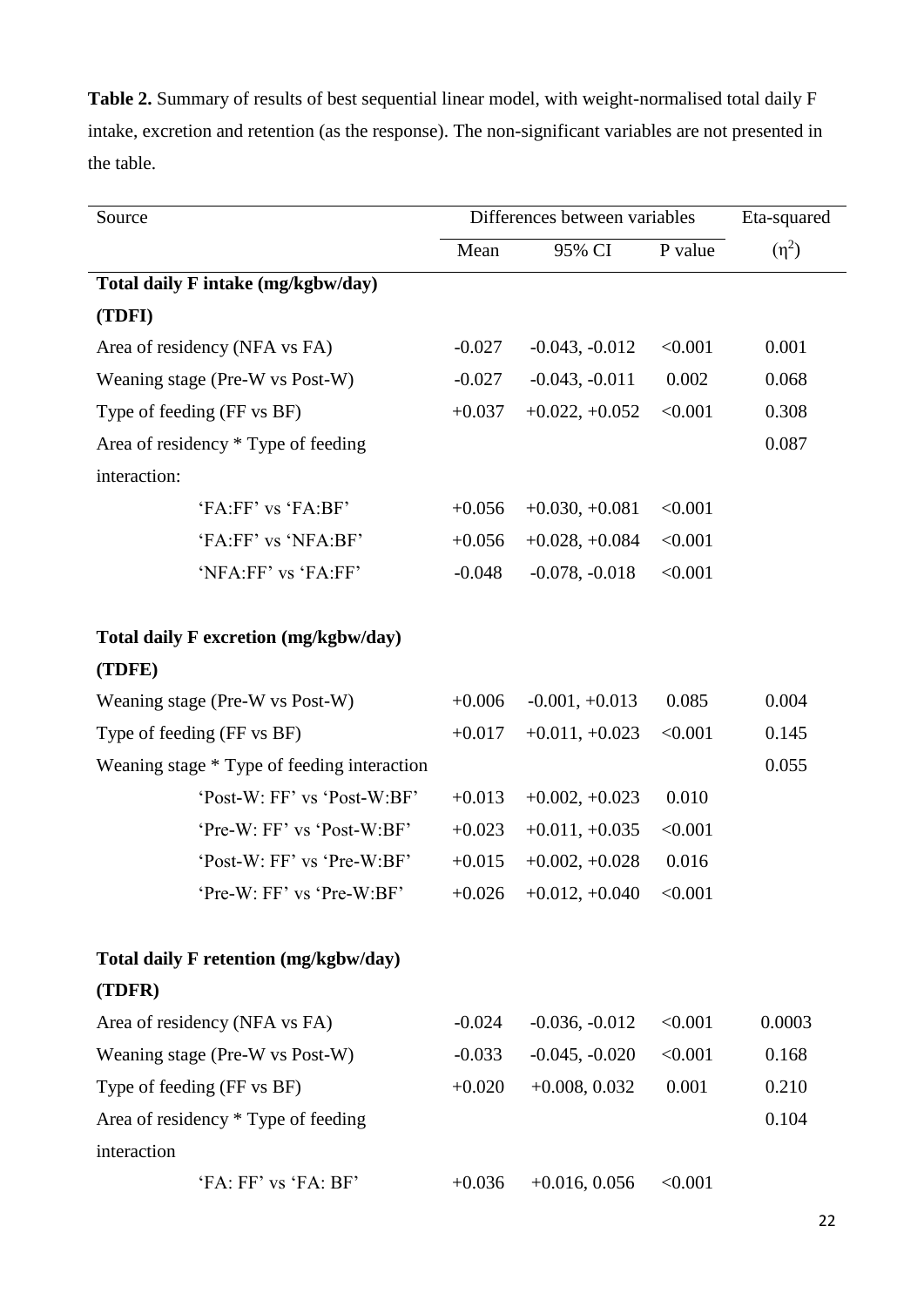| 'FA: FF' vs 'NFA: BF' | $+0.038$ $+0.016$ , $+0.060$ $< 0.001$ |  |
|-----------------------|----------------------------------------|--|
| 'NFA: FF' vs 'FA: FF' | $-0.042$ $-0.066$ , $-0.090$ $< 0.001$ |  |

Area of residency: FA, fluoridated area (Mean (SD) F concentration of tap water: 0.86 (0.23) mg/l);

NFA, non-fluoridated area (Mean (SD) F concentration of tap water: 0.12 (0.09) mg/l).

Weaning Stage: Pre-W, pre-weaning stage; Post-W, post-weaning stage

Type of feeding; FF (formula-fed), BF (breast-fed)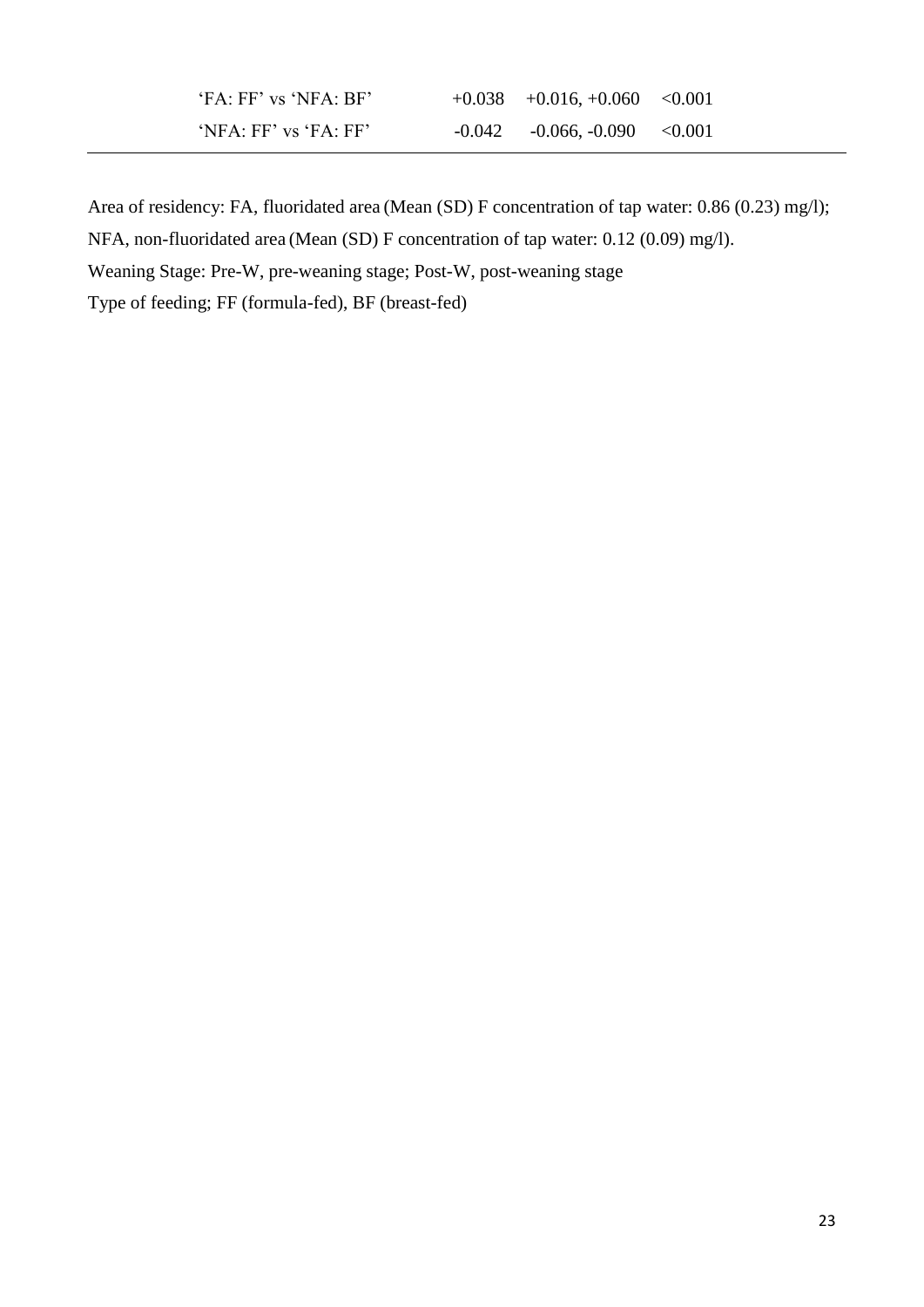

**Figure 1.** Mean (95% Confidence Interval) total F intake, excretion and retention (mg/kg bw/day) stratified by weaning stage (pre- vs post-weaning), type of feeding (breast- vs formula-milk), and area of residency (fluoridated (F) vs non-fluoridated (NF)) in infants younger than 12 months old.

Fluoridated area (0.86 ppmF); Non-fluoridated area (0.12 ppmF)

Un-weaned infant (<6 months old); weaned infant (9-12 months old)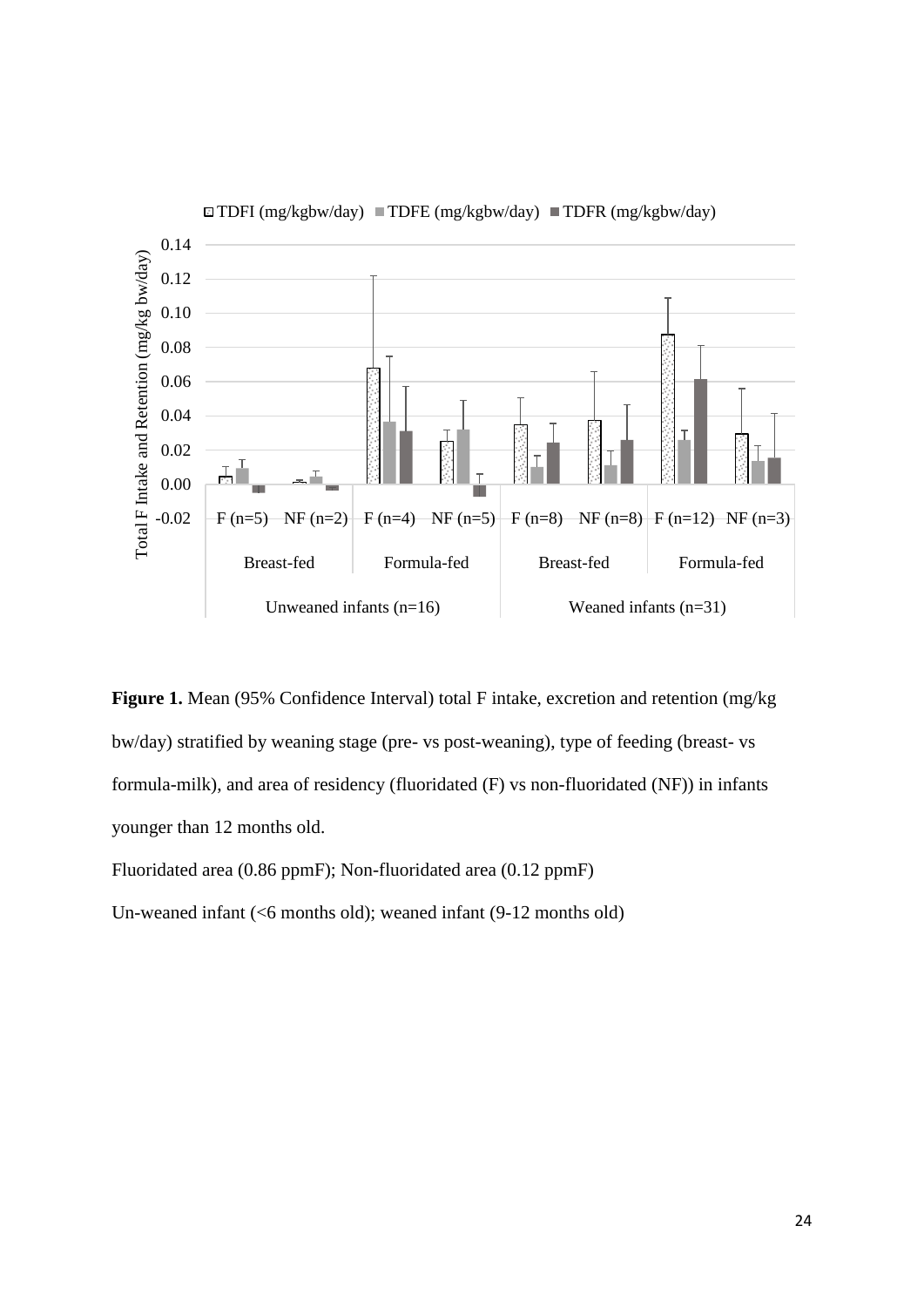



Fluoridated area (0.86 ppmF); Non-fluoridated area (0.12 ppmF)

Un-weaned infant (<6 months old); weaned infant (9-12 months old)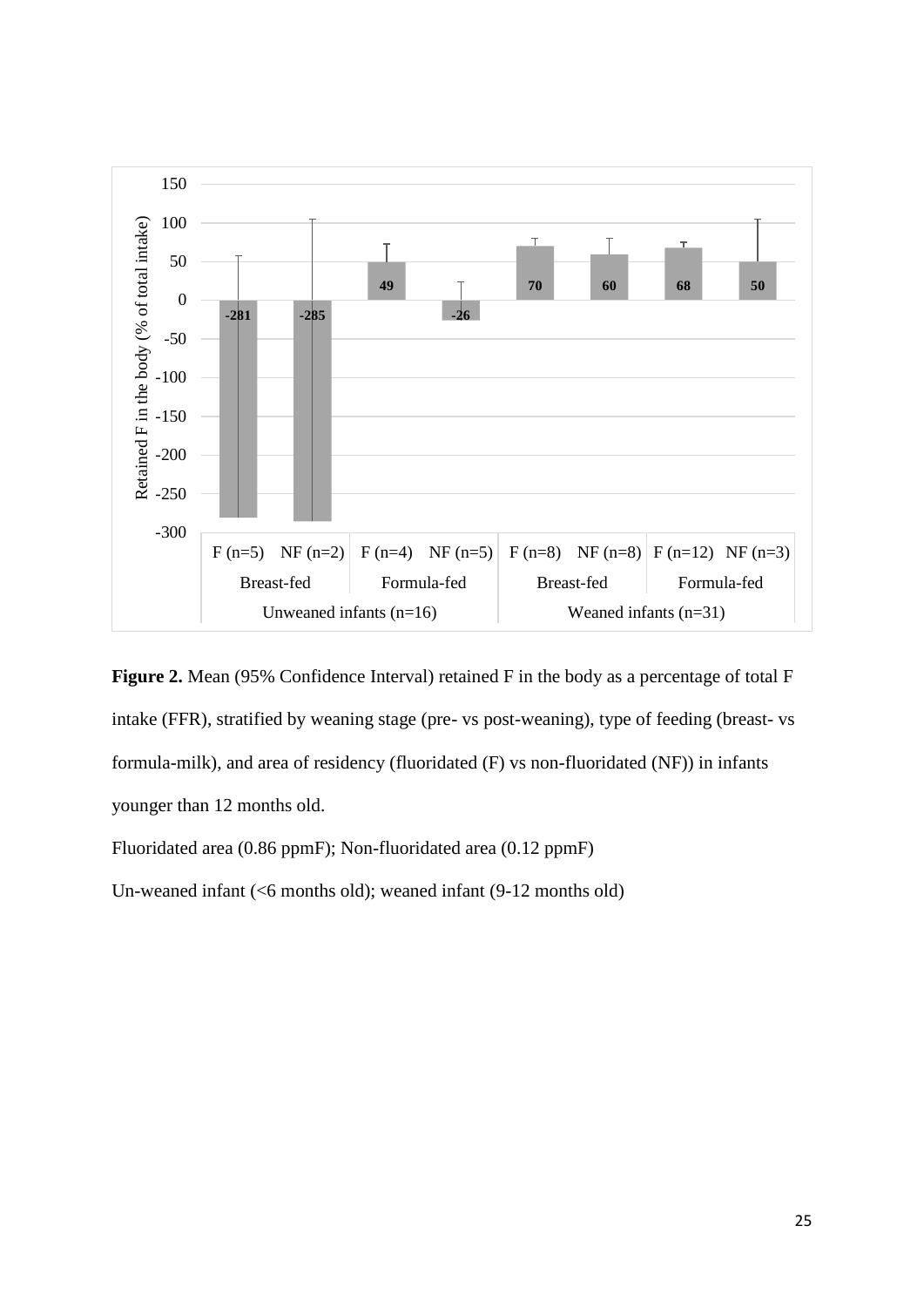

**Figure 3.** Relationship between age and weight-normalised - i) total daily F intake (TDFI), ii) total daily F excretion (TDFE) and; iii) total daily F retention (TDFR) in breast-fed infants  $(n=23)$ .

TDFI (mg/kgbw/day) = -0.009 + 0.004 [age (months)]; ( $\rho$  = +0.51, p = 0.012) TDFE (mg/kgbw/day) =  $0.009 + 0$  [age (months)]; ( $\rho = +0.06$ ,  $p = 0.774$ )

TDFR ( $\mu$ g/kgbw/day) = -0.018 + 0.004 [age (months)]; ( $\rho$  = +0.63, p = 0.001)